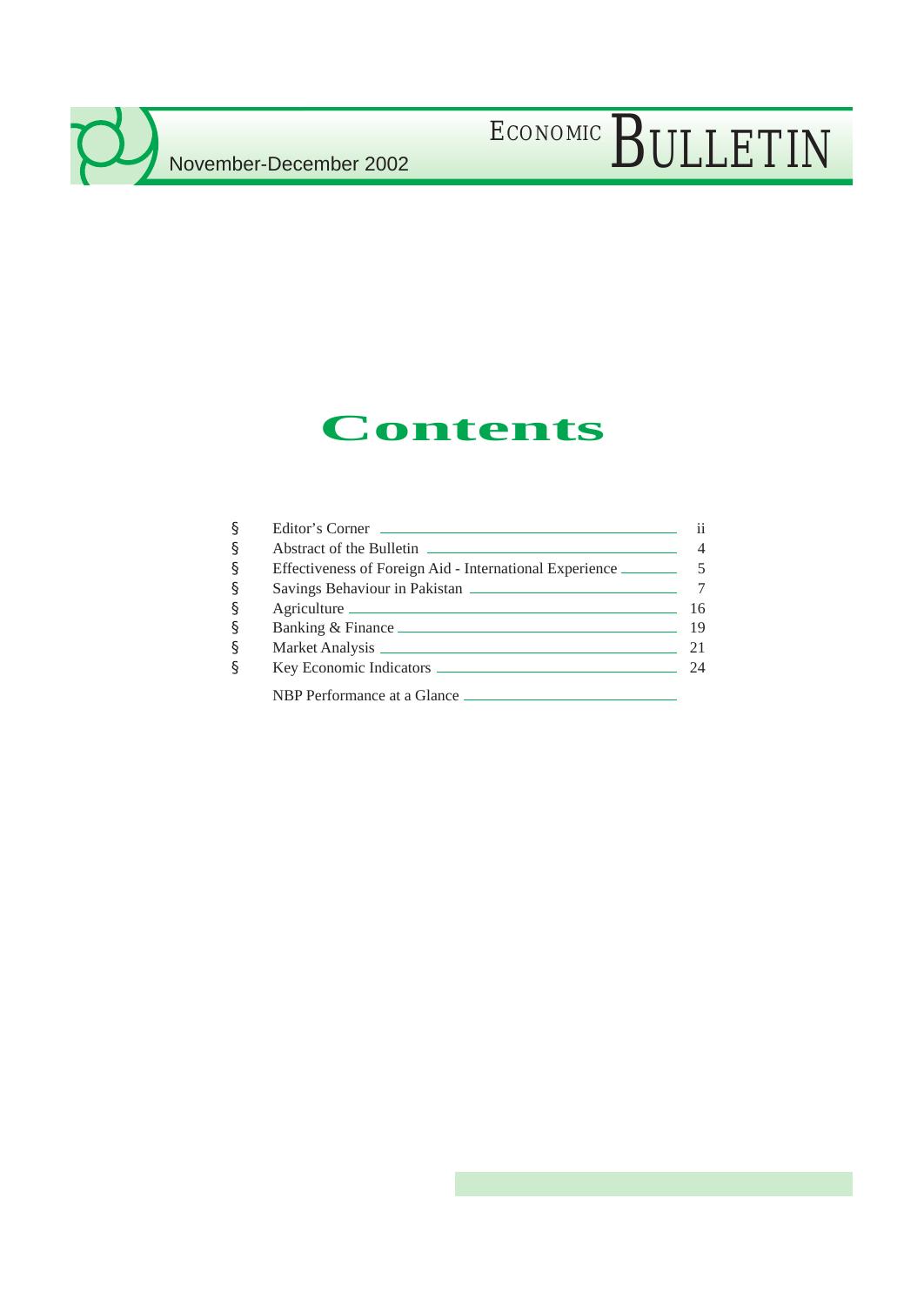

# ECONOMIC BULLETIN

## **Editor's Corner**

Dear readers,

The year 2002 saw the restoration of stability in the economy, major reforms in key public institutions and the initiation of a process of improvement in governance of public utilities. Despite some difficulty at the beginning of the year consequent to the spill over effects of 9/11, the economy managed to do reasonably well.

Growth in the economy picked up as major crops sub-sector rebounded after increase in water availability. There was a substantial jump in the inflow of remittances, exports picked up and the import bill was dominated by machinery imports. The government managed to contain the oil and food import bill. The Pak Rupee strengthened during the year helped by monetary discipline, which kept inflationary pressures in check. Consequently, the Rupee appreciated by 8.8% against the US dollar to close at Rs.58 by end December 2002. Appreciation of the rupee has helped in the form of a lower cost of external debt and cheaper imported inputs. Meanwhile, foreign exchange reserves have risen and presently cover over 11 months of imports. This compares with an average coverage of 3-4 weeks over most of the decade of the 90s. Higher reserves, reinforced by better prospects of the economy, have led to an improvement in the credit rating by both creditors and credit rating agencies.

Though exports have picked up, the need to focus on enhancing efficiency and value addition and the need to diversify the export base and export markets, especially to regional markets, will remain important areas of focus. Growth in large-scale manufacturing continues to remain sluggish. Private sector credit demand has not picked up despite the lowering of interest rates on lending by the banks. This reduction is partially explained by much greater equity injection by companies post 9/11 and a major increase in capital raised by large corporates through TFCs. The textile sector, with the largest weight (19%) in total manufacturing, has not shown any perceptible growth despite a significant rise in investment in BM&R by the industry and a considerable export growth.

While the macro economy has turned around from a deteriorating situation to a perceptibly improving one, investment and unemployment remain problem areas. For growth to pick up to a sustainable level, there is a need for industrial revival. This needs to be coupled with an appreciable improvement in exports. In addition, inequalities in income will have to be lessened through enabling policy measures, which should also be linked to poverty reduction measures. The social indicators must also be improved for bringing about a meaningful improvement in the lives of a large majority of the people. All of this requires an attractive investment climate and continued good governance.

Having achieved stability in the economy and with the easing of pressures on the external sector, we are now poised for the next phase of reforms. There is a need to increase the low investment rates of the past and work towards faster growth of employment from the existing investment. Increased public sector investment and higher private sector credit to labour intensive sectors like small and medium enterprises, housing, construction, are key for employment generation and poverty reduction. Reforms of public utilities must continue and tax collections be judiciously utilised and not wasted on subsidies. With a stable macroeconomic environment, good governance and improved infrastructure the scenario could change bringing forth improved yields.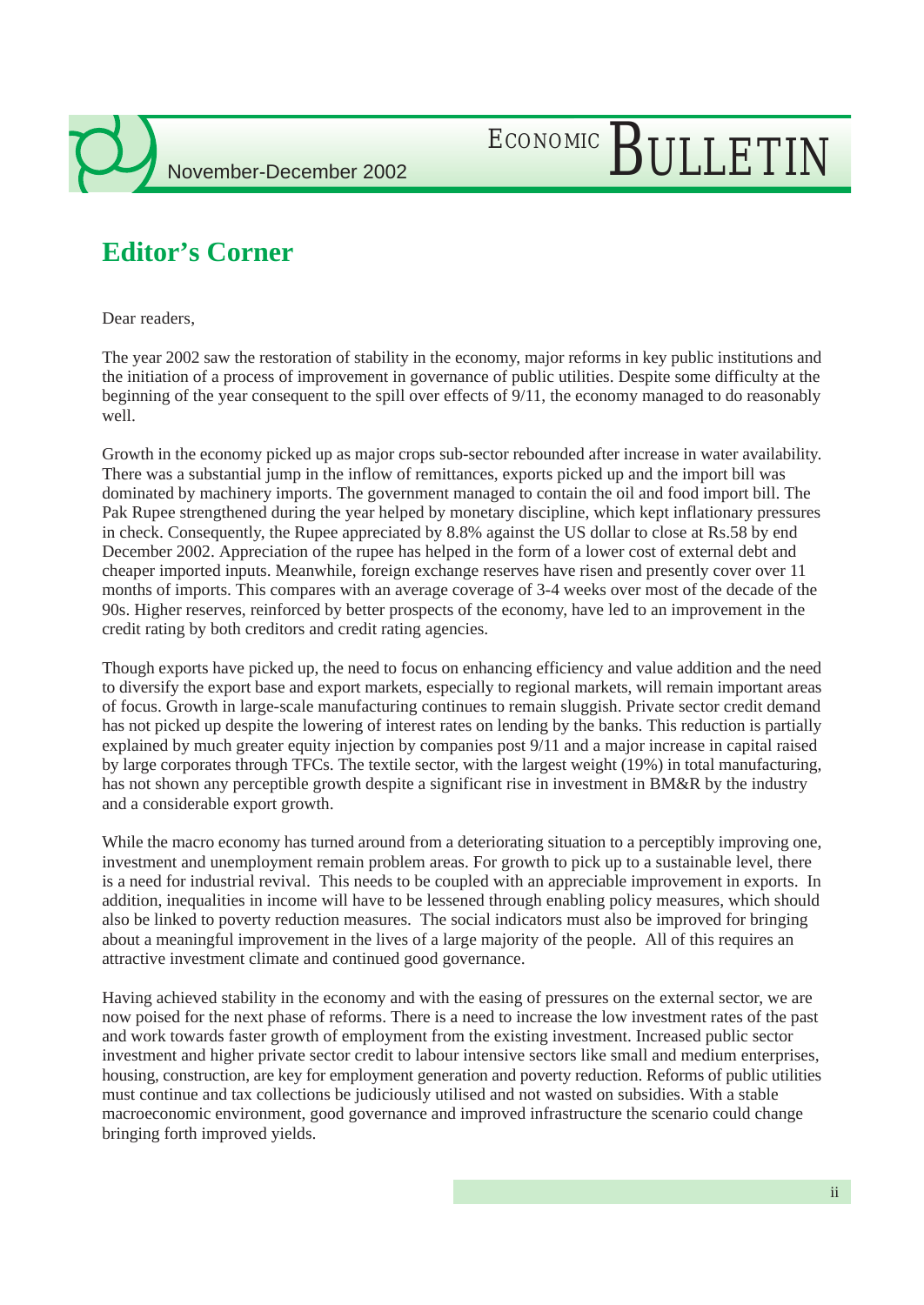

# ECONOMIC BULLETIN

Good governance requires clear accountability for the use of public resources, a civil administration serving the public interest, and respect for the rule of law through the creation of a sound enabling environment. The government needs to continue a credible and a political accountability process to instil respect for the rule of law.

In the banking sector, in the year 2002, steps were taken towards fostering good governance, strengthening the capacity to extend credit at lower cost, restructuring state owned banks. These included privatising United Bank Ltd., offloading 20% shares of National Bank of Pakistan, strengthening smaller banks and improving banks' non-performing loans. A Small and Medium Enterprise Bank was established to remove credit constraints faced by small enterprises towards expansion of business. Micro-credit institutions Khushali Bank (in the public sector) and First Micro Bank (in the private sector) started operations, with particular emphasis on the credit needs of small borrowers in rural areas. The year also saw the emergence of Meezan Bank, Pakistan's first commercial Bank operating purely on Shariah compliant transactions.

One hopes the year 2003 brings economic stability and success in the weaker areas of the economy.

Ayesha Mahnund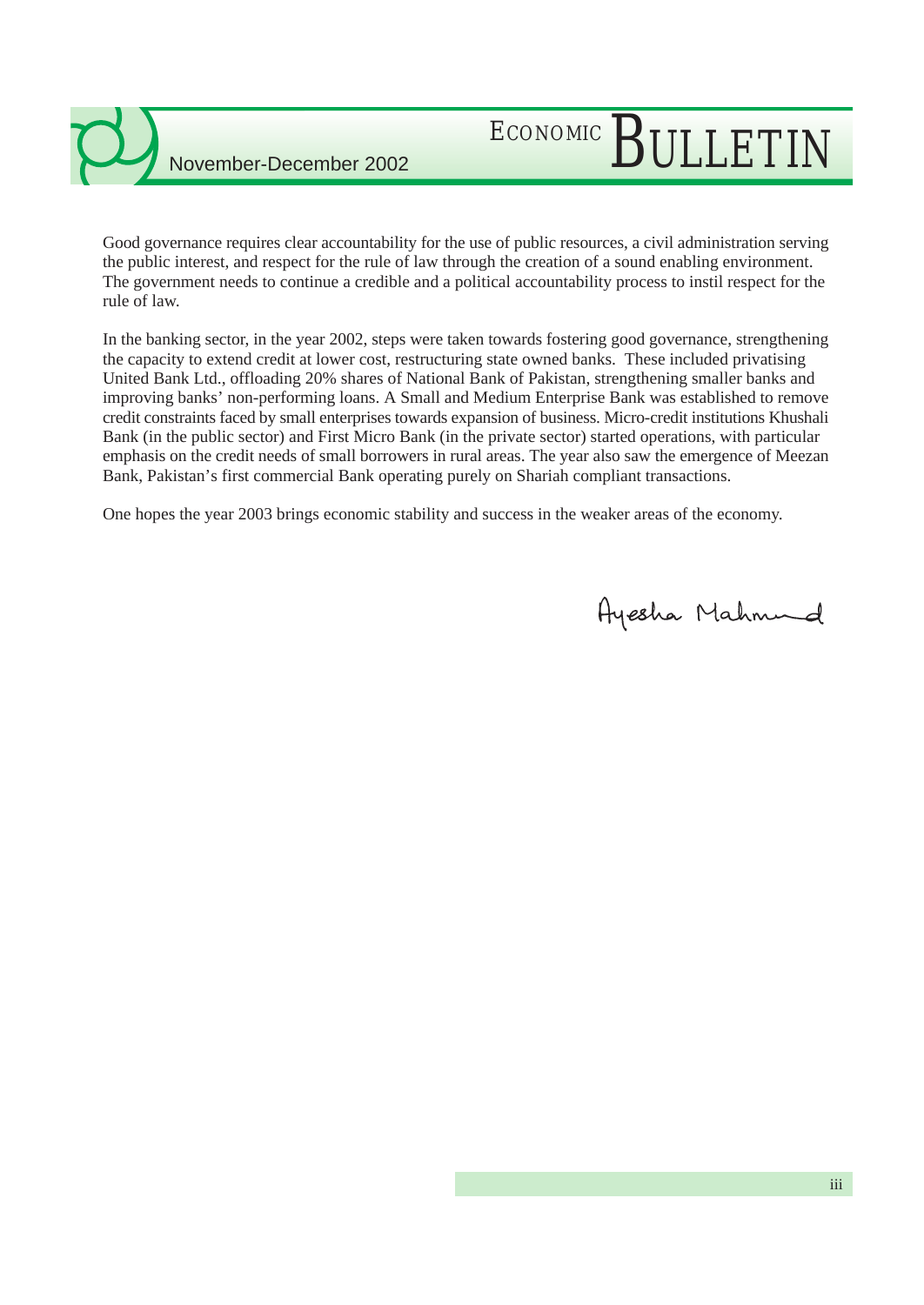# ECONOMIC BULLETIN

## **Abstract of the Bulletin**

### **Effectiveness of Foreign Aid – International Experience**

- § While many developing countries have received large amounts of aid, not all, have been able to successfully utilize the assistance received.
- § Effectiveness of foreign aid depends to a large extent on the soundness of economic management policies being pursued in the recipient countries and the extent of coordination between the donors in these countries.
- § Well designed assistance assists in a higher GDP growth, in reducing income poverty and in providing opportunity to improve the living standard of the people.

### **Savings Behaviour in Pakistan**

- § Pakistan's savings rate is lower compared to other South Asian countries with similar per capita income.
- § National savings are primarily composed of private savings defined as corporate and household savings. Public savings have generally been low because of imprudent fiscal management by public institutions, corporations etc. National savings finance the bulk of total investments.
- § National Savings Organization through their various saving instruments are major mobilizers of savings from the public.

### **Agriculture**

- § A weak agricultural growth (1.4%) in FY02 was due to a decline in wheat, rice and sugarcane production.
- § A higher wheat production target, 20.3 million tonnes has been set for the 2002-03 crop. Target for rice production has been lowered, while cotton output is targeted at 10.1 million bales. Production of sugarcane has exceeded the target.

### **Banking and Finance**

- § In the week ended December 28, 2002 scheduled banks deposits grew by 17.9%, advances by 3.4%, and investment in securities doubled over last year's corresponding figure.
- § Approved foreign exchange has more than doubled over last year's figure.
- § The State Bank of Pakistan has reduced its discount rate to 7.5% and brought down the yield on Tbills rate.

### **Market Analysis**

§ The 12-month rally floundered in November as political uncertainty finally took its toll. However, the start of December saw a resurgence, and the Index firmly broke the 2500 mark on December 18. Hence the rally seen over the last 14 months continues and we expect the market to reach its lifetime high of 2660 in the very near future. Excess bank liquidity, low interest rates, strong expected corporate earnings, and continuing positive investor sentiment all point in this direction.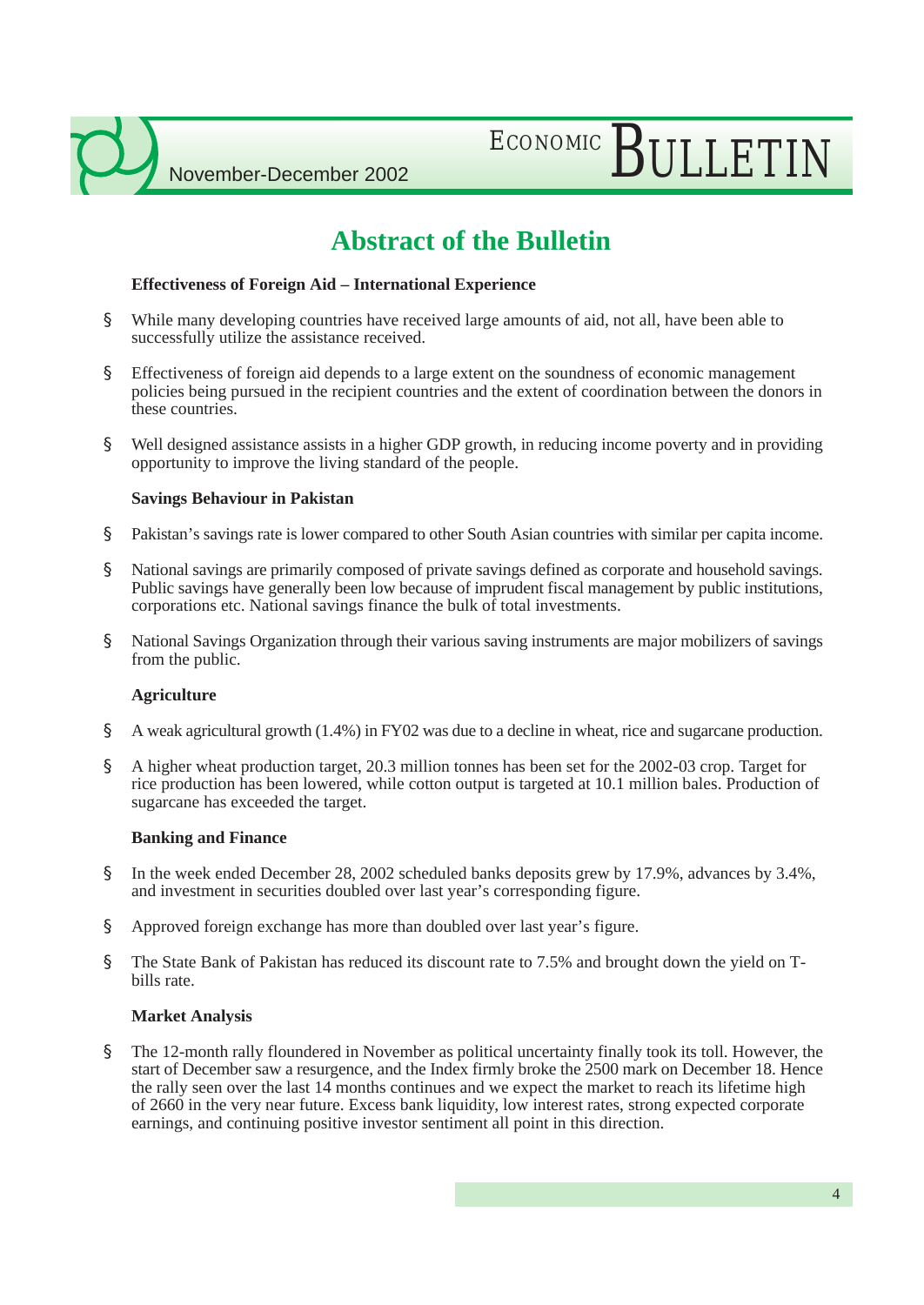## **Effectiveness of Foreign Aid – International Experience**

Many developing countries have received large amounts of aid for extended periods. Not all, however, have been able to successfully utilize the assistance received. Effective utilisation is measured along several dimensions. Among others, one of the principal yardstick for measuring the effectiveness of aid is the extent to which progress has been achieved in the alleviation of poverty in the aid receiving country. Whether the recipient country has been able to successfully utilize the assistance received in raising incomes, reducing infant mortality and significantly lowering poverty and having a positive effect on growth.

Aid benefits some countries

International evidence suggests that some countries have benefited more than others. Foreign aid has been a success in Botswana and Korea in the 1960s, Indonesia in the 1970s, Bolivia and Ghana in the late 1980s and Uganda and Vietnam in the 1990s. There are however, instances when foreign aid has been an unmitigated failure. For instance, in Zaire, aid has done little good. While the country received more than \$10 billion between 1960-2000, large amounts were misutilised. In Tanzania, inspite of receiving large amounts of aid for building roads over an extended period, these did not improve the road network because of lack of maintenance. Zambia is another example, when aid money could not bring about any substantial improvement and proved ineffective in generating reform.

Factors influencing aid effectiveness

Foreign aid has been effective at times in some places and ineffective in others. Much depends on the interplay of two main factors – the soundness of economic management in the recipient countries and the extent of coordination between the donors in these countries. It has been seen that in countries, where economic management is sound, aid leads to higher private investments, more rapid growth, low infant mortality and a faster decline in poverty. In countries, where economic management has been poor, aid has had little effect on development.

Aid in isolation to good policies can be of little effective value. Vietnam in the early 1980s is a good example of how a large amount of financial aid could have no impact in an environment of distorted institutions and policies. Despite large Soviet aid there was no progress in poverty reduction or improvement in social indicators. Economic management was poor. There was no private sector initiative, trade regime was closed, large fiscal imbalance was financed by printing money leading to hyper inflation.

Targeted aid brings improvement

World Bank research has shown that if the aid is provided under the right circumstances and with the right design it promotes development. Well targeted aid increases investment, has high overall economic payoffs. There is World Bank evidence which shows that every dollar of assistance given by IDA, leads to nearly two dollars of additional private investment and subsequent returns are greater. By improving investment climate it attracts both domestic and foreign investment.

China is an example of a country where aid in support of a country owned development strategy helped improve the investment climate and encouraged private sector led growth and poverty reduction. World Bank's assistance to China had a significant impact in sustaining the reform momentum.

World Bank research has shown that development assistance has generally accelerated growth and poverty reduction. Evidence demonstrates that aid can generally be used effectively for poverty reduction, where reasonably good policies are in place. In the late1990s, overall aid allocation shifted in favour of countries with good policies. By 1997-98, good policy countries received \$28 per capita in net disbursements, or almost twice as much as the poor policy countries (\$16.4 per capita).

Good policies and coordination among donors assists aid effectiveness

In other words, donors emphasis has shifted from investment to incentives, i.e. from capital to the underlying institutions and policies that promote growth. Research findings have shown that countries have been held back not by a financing gap, but by the lack of good policies. For it is now the macroeconomic climate, the fiscal, monetary and trade policies being pursued which provides a fertile environment for growth. There is statistical evidence which shows that foreign assistance is generally an effective tool for reducing poverty and accelerating growth, when reasonably good policies are in place.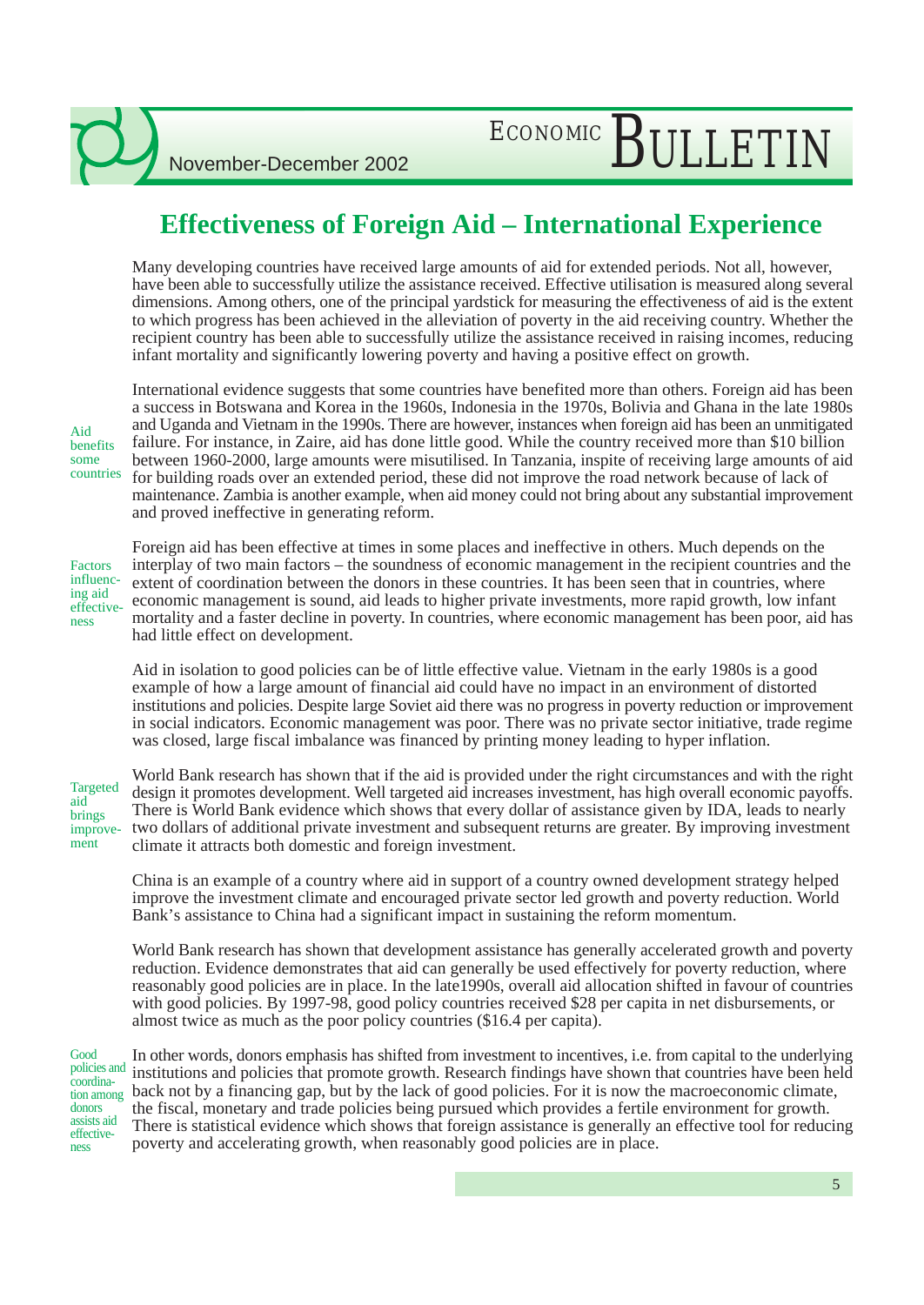# ECONOMIC BULLETIN

Besides the policies being pursued in the recipient countries, which determines the effectiveness of aid, the degree of coordination among donor agencies, multilateral institutions, and the private sector is also of significance. There are instances in developing countries, where often there is little coordination amongst donors. Take the example of Guinea, where the cost of building a primary school can range from \$130 to as much as \$878 a sq. mt., depending on the donor country managing the project. For the same amount, one donor could build seven times more schools than another. In Ghana, a common donor approach sparked crucial improvements in the country's primary healthcare programme. In India, a united donor front on important education policy issues led to big reforms in teacher training and financing.

In Pakistan, female enrollment has traditionally been low. In the province of Balochistan, donors worked with local communities to meet their needs. Government helped to start new schools, on the condition that the community would commit a certain level of female participation. The local community had control over hiring teachers. Female enrollment jumped.

Well designed assistance can help communities find ways to provide improved services. If donors can align their efforts and cut down on this fragmentation of programmes, the result will yield many million of aid dollars that could be put to better use, building schools, health clinics and providing clean water for poor communities. If the international community aims to meet the Millennium Development Goals of halving global poverty by 2015, it becomes necessary to improve the effectiveness of aid by improving coordination among donor agencies, multilateral institutions, civil society and the private sector.

There is existing evidence which substantiates this. World Bank research has shown that aid generally has a large effect in good management environment. 1% of GDP in assistance translates to a sustained increase in growth of 0.5 percentage points of GDP. Some countries with sound management have received only small amounts of aid and have grown at 2.2% per capita. The good management, high aid group, however, grew much faster, 3.7% per capita. There is no such difference for countries with poor management.

Those receiving small amounts of aid have grown sluggishly (if at all), as have those receiving large amounts. It has also been seen that assistance to well managed countries increases private sector confidence and supports important public services. In poorly managed countries, aid crowds out private investment.

Fast growing countries reduce poverty

It was in the 1960s that governments began to give increased attention to the problems of growth and income distribution and on the basic needs of poor people. Reduction of income poverty assumed priority. It has been seen that countries that have reduced income poverty the most are those that have grown the fastest, and poverty has grown fastest in countries that have stagnated economically. Between 1992 and 1998, for example, the share of the population in poverty fell on average of 5% to 8% annually in fast growing Uganda, India, Vietnam, and China. In Nigeria, by contrast, per capita consumption fell 16% between 1992 and 1996 and the poverty share increased by half, from 43% to 66% of the population.

Aid is more than just money. It is actually a combination of money and ideas. In countries that lack the policies and institutions to make good use of large financial flows, aid agencies can at times foster a climate for successful reform without offering large scale financial assistance. For one cannot ignore people who live in countries that lack the policies, institutions and governance necessary for sustained growth and effective use of aid. Another reason why donors have given so much assistance to poor countries with weak policies is that they hope that aid will induce policy reform.

Experience shows that this has helped many recipient countries. For instance, in Vietnam in the late 1980s donors helped not by providing large financial resources, but by providing training and technical assistance. By 1992, the country had relatively sound policies and when aid commenced it proved effective. Of the world's 40 poorest countries in 1986, Vietnam enjoyed the highest growth over the next decade.

A World Bank study, *"The Role and Effectiveness of Development Assistance: Lessons from World Bank experience,*" has shown that assistance works best and can only be sustained when the recipients are strongly committed to development and in charge of the process. Countries that introduce reforms, go for institutional development and financial aid benefits them the most. It is an effective means of supporting poor countries and poor people when it is well allocated. At times advice and capacity building complements the financial flows, especially in those poor countries and in those that do not have the capacity to absorb significant finance transfers. Advice is acceptable when linked to resource transfer.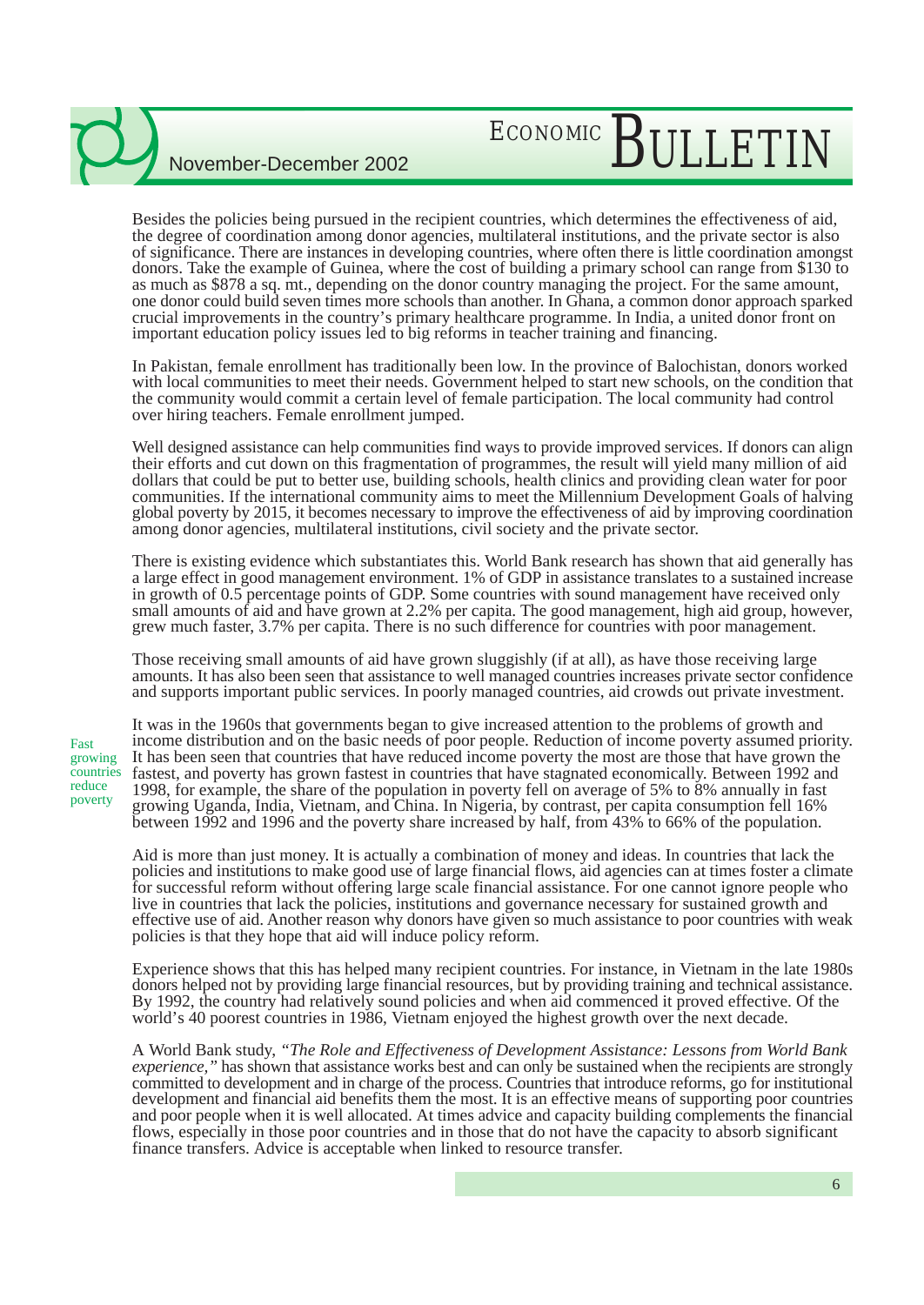# ECONOMIC BULLETIN

## **Savings Behaviour in Pakistan**

Savings for development

High savings and investment rates are important in view of their strong and positive association with the GDP growth rate. Higher savings can finance higher investment and lead to faster growth. Rapid GDP growth is needed to generate more employment and better living standards. It is also important for reducing poverty given the existence of inequality in the distribution of income and subsequent lack of affordability by the poor.

The consumption pattern of poorer section of population is a major obstacle to growth in domestic savings. The South Asian countries have low level of domestic savings, which are inadequate to meet the investment requirements, consequently they have to rely on foreign investment.

|               |      | $\circ$ |      |      |      |
|---------------|------|---------|------|------|------|
|               | 1998 | 1999    | 2000 | 2001 | 2002 |
| Bangladesh    | 21.8 | 20.8    | 22.0 | 21.0 | 20.7 |
| India         | 21.7 | 23.2    | 23.4 | 23.0 | 23.6 |
| Sri Lanka     | 19.1 | 19.5    | 17.3 | 17.3 | 17.5 |
| Pakistan      | 14.3 | 11.4    | 13.5 | 12.8 | 14.6 |
| <b>Bhutan</b> | 12.7 | 13.5    | 17.2 | 27.5 | 27.5 |
| Malaysia      | 48.7 | 47.3    | 46.8 | 42.3 | 41.8 |
| Singapore     | 50.8 | 48.8    | 49.3 | 45.8 | 44.5 |
| Hong Kong     | 30.1 | 30.4    | 32.3 | 31.1 | 34.9 |
| Korea         | 34.4 | 33.5    | 32.6 | 31.1 | 30.5 |
| China         | 39.8 | 39.4    | 38.9 | 38.1 | 37.9 |
| Thailand      | 36.5 | 29.9    | 30.2 | 27.5 | 26.3 |
| Philippines   | 16.7 | 18.7    | 21.0 | 22.1 | 20.2 |
| Indonesia     | 26.5 | 20.2    | 25.7 | 25.5 | 23.0 |

Domestic Savings as % of GDP

Source: Asian Development Outlook 2002

 $\mathbf{L}$   $\alpha$ domestic savings

Savings are crucial for Pakistan's economic development. Historically Pakistan has had one of the lowest rate of savings in Asia. According to the Asian Development Outlook 2002, savings rate in many Asian countries like China, India, Bangladesh, Bhutan, Malaysia, Singapore, Thailand, Hong Kong and Korea ranges between 20.7% to 44.5%, but in Pakistan domestic saving rate in the past one decade has averaged 14.4%.

Unfortunately Pakistan's efforts todate in mobilizing savings to finance development have not been fruitful. The rate of national savings in the 1990s remained unchanged at around 14%, while that of domestic savings it ranged between 14%-16%. In FY01, there was slight improvement in these rates as these rose to 15.3% and 16.9 % respectively. In the past decade, growth in domestic savings averaged 11.4% and national savings 11.1%.

### National/Domestic Savings

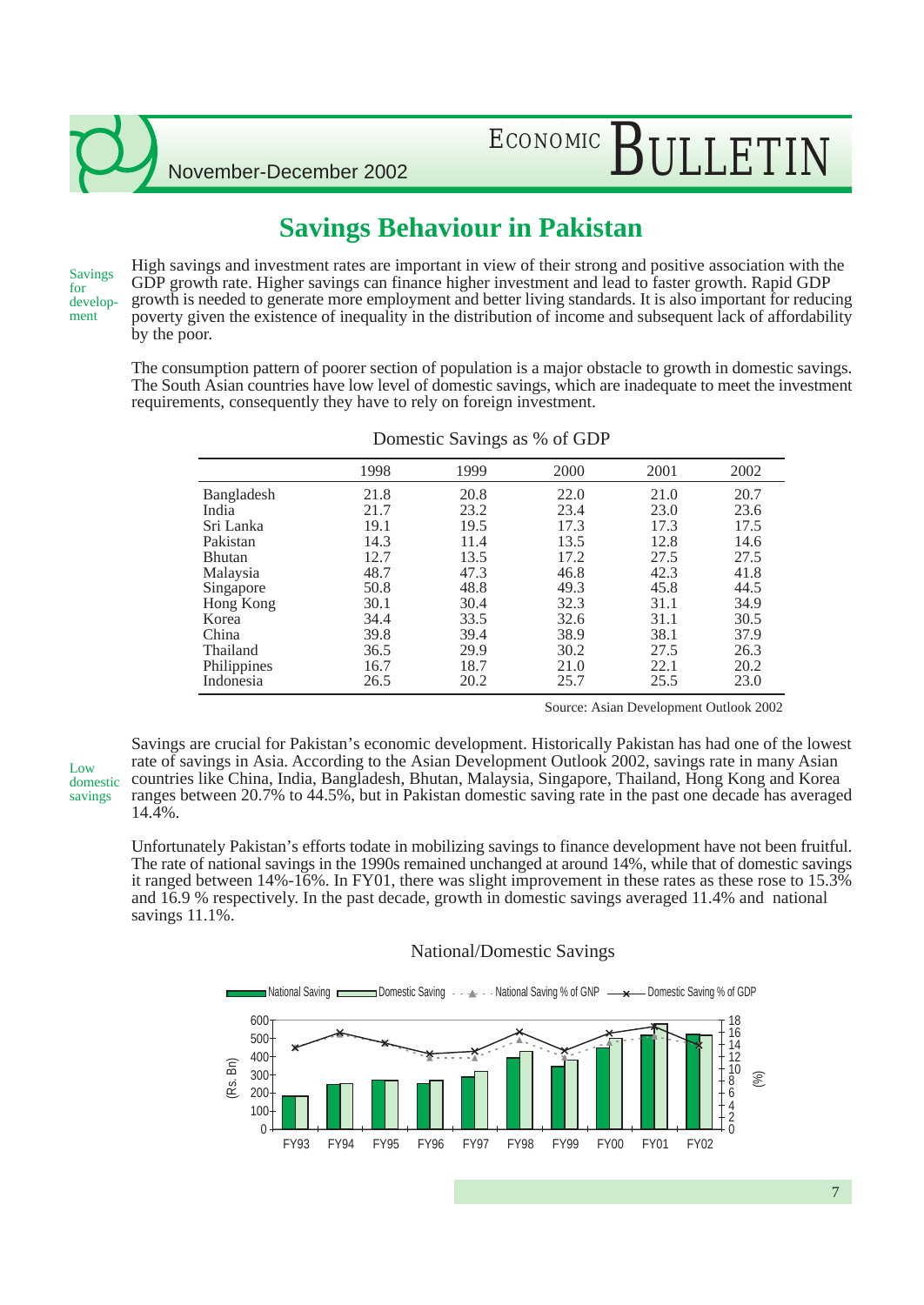# ECONOMIC BIILLET

November-December 2002

Public savings have been particularly low, 1.3% of GNP in the past one decade (1993-02). During this period, the ratio slipped from an average of 1.9% in the five years ended FY97 to 0.8% in the five years ending FY02. In these years, the ratio fell from a high of 2% in FY97 to a low of 0.2% in FY00. While growth in public savings has been somewhat erratic during the period, there has been some rise in the last two years. The government's effort to raise savings through taxation has not been able to generate adequate revenues from the private sector, due to the inelastic character of the tax system and heavy reliance on indirect taxation. The public sector contribution to national savings has been negligible due to the inefficiency of state enterprises and rising non-development expenditure.



Private sector contribution to national savings has however, been encouraging. There has been a gradual rise in private savings in the past one decade with growth averaging 12.4%. Private savings having risen to a high of 14.3% in FY01, dropped to 12.6% in FY02. Compared with neighbouring countries having similar per capita income, Pakistan's private savings continue to be low. Private savings consist of corporate and household savings. While corporate sector's contribution to national savings has risen marginally, it still remains small as the sector is at a developing stage. Households are the major savers. The government has been encouraging greater saving in the private sector through a package of saving schemes and by allowing financial institutions to introduce various saving schemes.

|                     | <b>National &amp; Domestic Savings</b> |       |       |       |        |       |       | (Rs.Bn) |       |       |
|---------------------|----------------------------------------|-------|-------|-------|--------|-------|-------|---------|-------|-------|
|                     |                                        |       |       |       | Fiscal | Year  |       |         |       |       |
|                     | 1993                                   | 1994  | 1995  | 1996  | 1997   | 1998  | 1999  | 2000    | 2001  | 2002  |
| National<br>Savings | 182.0                                  | 246.2 | 269.9 | 249.8 | 286.1  | 391.3 | 343.7 | 444.8   | 514.6 | 519.9 |
| Public              | 20.2                                   | 38.9  | 35.4  | 31.3  | 47.9   | 9.8   | 28.6  | 7.8     | 32.6  | 47.9  |
| Private             | 161.8                                  | 207.3 | 235.5 | 218.5 | 238.2  | 381.5 | 315.1 | 437.0   | 482.0 | 472.0 |
| Domestic<br>Savings | 180.3                                  | 250.8 | 266.9 | 266.4 | 315.6  | 427.5 | 378.7 | 498.4   | 577.4 | 514.9 |

The Savings Organization in Pakistan is the major mobilizer of private savings, as it offers lucrative schemes, catering to the demands of various segments of society. Financial institutions too, offer schemes to mobilize deposits and channel them towards productive avenues.

At present, the 20 domestic and 18 foreign banks operating in Pakistan, are engaged in mobilizing deposits by offering various schemes. In the past five years, bank deposits have grown by 24% averaging 4.5% per annum. While nationalized commercial banks account for single highest share of 59% in total deposits, its share has fallen from 80% in the 1980s. zing bank deposits

Saving deposits of all banks which constitute 48% of total deposits have risen by 80% in the past five years (1997-01). Commercial banks offer profits on such savings on six monthly basis, which currently ranges between 3.25% to 11%..

Banks offer higher profits ranging between 7% to 14% on term deposits of 1 to 5 years maturity. Banks' term deposits have, however, declined in the past five years by almost 30% and constitute only 20% of total deposits. Significant decline of 19.7% has been recorded in term deposits of nationalized banks between 1997 and 2001.

Private savings

Public savings

Mobili-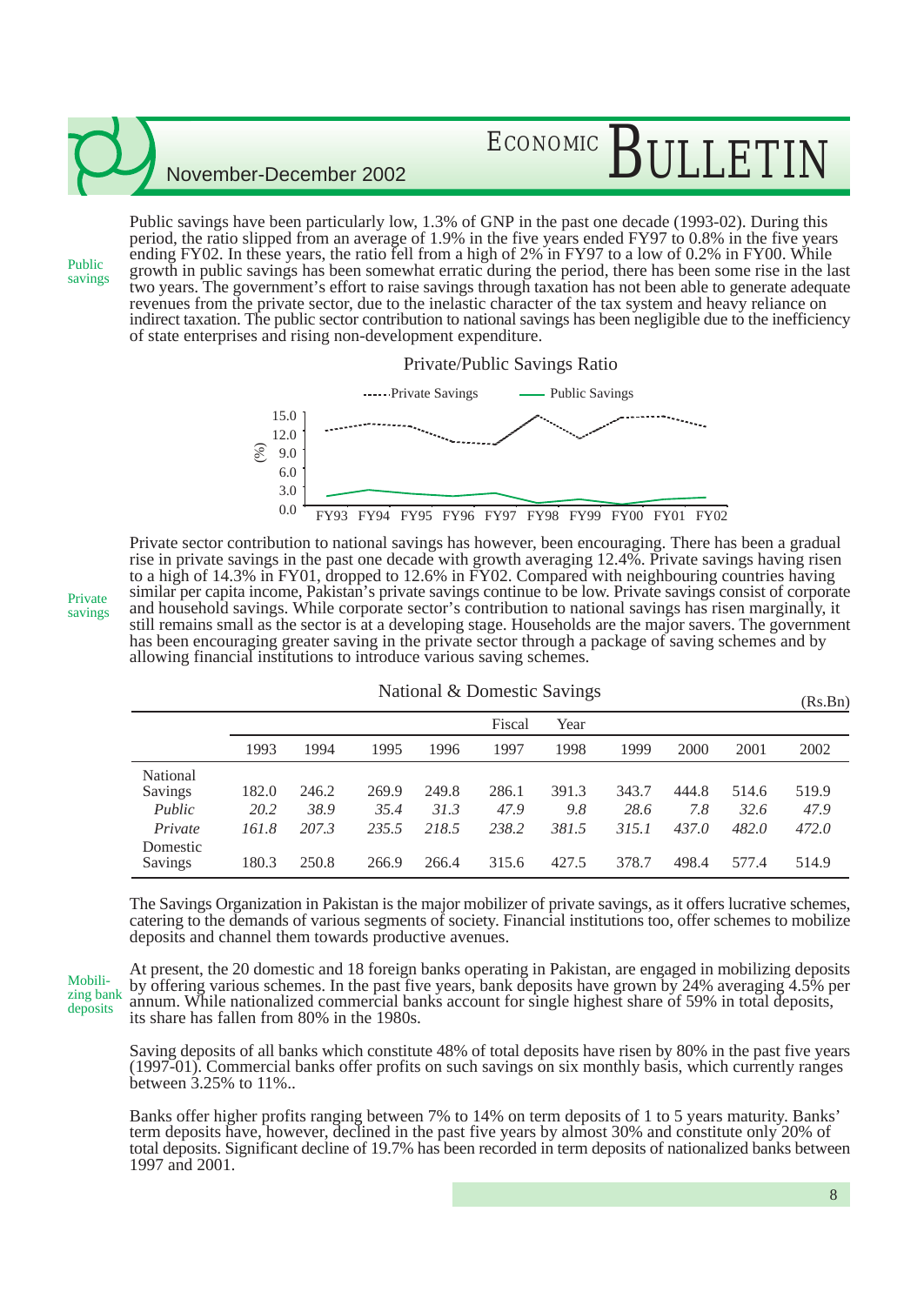l,

# ECONOMIC BULLETIN

## Saving Deposits Mobilisation by Banks

(Rs. Mn)

| Name of Bank                      | 1997   | 1998    | 1999    | 2000    | 2001    |
|-----------------------------------|--------|---------|---------|---------|---------|
| National Bank of Pakistan         | 60,187 | 77,866  | 85,415  | 96,376  | 105,261 |
| Habib Bank Limited                | 86,924 | 109,780 | 122,475 | 138,535 | 154,326 |
| <b>United Bank Limited</b>        | 31,223 | 42,376  | 47,420  | 61,170  | 68,949  |
| First Women Bank                  | 907    | 1,130   | 1,575   | 1,926   | 4,513   |
| <b>Muslim Commercial Bank</b>     | 41,454 | 58,898  | 65,191  | 75,389  | 89,807  |
| <b>Allied Bank Limited</b>        | 18,634 | 25,380  | 27,545  |         |         |
| Bank of Khyber                    | 1,227  | 3,012   | 3,160   | 3,754   | 4,270   |
| <b>Bank of Punjab</b>             | 5,074  | 5,740   | 6,506   | 8,524   | 10,206  |
| Askari Commercial Bank            | 9,510  | 13,596  | 14,866  | 19,987  | 27,411  |
| <b>Bank Al-Falah</b>              | 4,313  | 5,715   | 8,734   | 10,286  | 18,171  |
| Bank Al-Habib                     | 3,986  | 3,384   | 2,951   | 6,806   | 11,324  |
| Soneri Bank                       | 5,555  | 6,817   | 7,434   | 8,831   | 10,199  |
| Faysal Bank                       | 7,214  | 8,441   | 6,160   | 7,398   | 8,147   |
| <b>Bolan Bank</b>                 | 935    | 1,080   | 1,370   | 2,042   | 3,027   |
| <b>Platinum Commercial Bank</b>   | 2,314  | 2,420   | 2,707   | 4,476   | 2,851   |
| Metropolitan Bank                 | 2,672  | 2,971   | 3,855   | 4,822   | 7,514   |
| <b>Union Bank</b>                 | 5,337  | 6,143   | 6,209   | 11,696  | 14,978  |
| Prime Commercial Bank             | 3,966  | 6,120   | 6,103   | 6,384   | 7,945   |
| Picic Commercial Bank             | 1,602  | 3,040   | 3,926   | 3,181   | 4,811   |
| Saudi Pak Commercial Bank         | 964    | 2,312   | 3,249   | 3,496   | 3,284   |
| Al-Baraka Islamic Bank            | 334    | 259     |         |         |         |
| <b>ABN</b> Amro                   | 10,399 | 8,742   | 7,935   | 12,176  | 16,899  |
| American Express                  | 4,727  | 3,935   | 3,512   | 3,100   | 3,197   |
| Citibank                          | 17,534 | 18,723  | 19,664  | 12,862  | 16,835  |
| Credit Agricole Indosuez          | 1,061  | 1,131   | 927     | 722     | 1365    |
| <b>Standard Chartered Bank</b>    | 5,899  | 5,337   | 5,617   | 15,260  | 18,055  |
| Habib Bank AG Zurich              | 2,899  | 2,460   | 2,297   | 2,569   | 3,616   |
| Societe General                   | 835    | 1,101   | 659     | 1505    | 997     |
| Hongkong & Shanghai Banking Corp. | 2,135  | 2,691   | 2,916   | 1,488   | 1,776   |
| Mashreq Bank                      | 1,572  | 1,354   | 1,019   | 1,628   | 861     |
| Doha Bank                         | 893    | 866     | 1,096   | 579     | 91      |
| Oman Bank                         | 80     | 190     | 170     | 50      | 79      |
| <b>Bank of Tokyo</b>              | 277    | 178     | 130     | 125     | 123     |
| <b>IFIC Bank</b>                  | 524    | 262     | 300     | 459     | 611     |
| Deutsche Bank                     |        | 2,276   | 1,820   | 2,773   | 2,136   |
| <b>Emirates International</b>     | 6,255  | 6,859   | 5,881   | 6,108   | 7,570   |
| Rupali Bank                       | 86     | 92      | 22      | 19      | 16      |
| <b>Bank of Ceylon</b>             | 37     | 54      | 45      | 66      | 65      |

Source: Banks' Annual Reports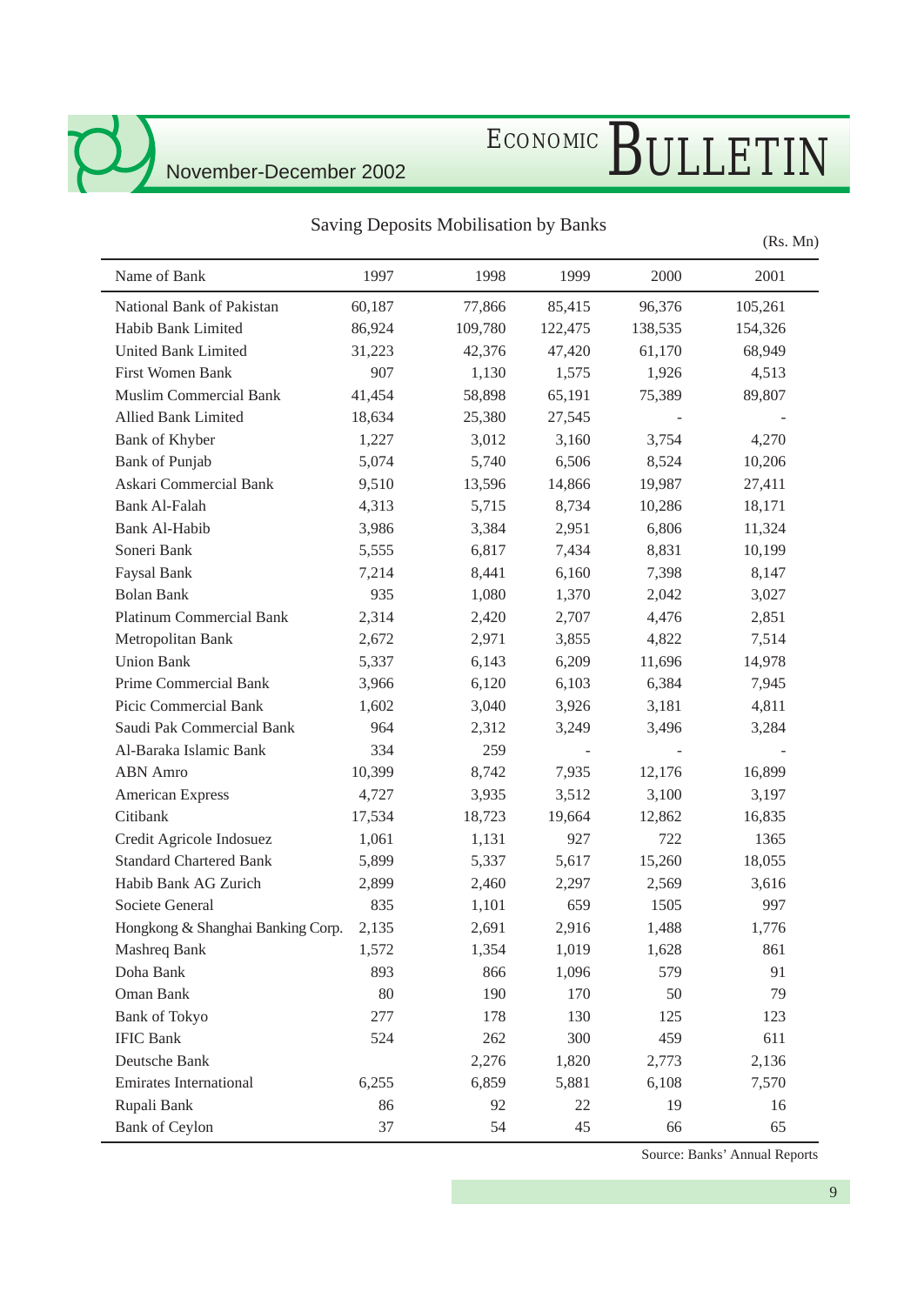# ECONOMIC BULLETIN

### National Bank of Pakistan 96,668 77,796 79,596 50,344 42,822 Habib Bank Limited 59,754 75,381 77,107 75,696 72,883 United Bank Limited 36,726 38,734 38,151 38,307 38,747 First Women Bank 645 645 470 364 971 1069 Muslim Commercial Bank 35,263 33,038 35,474 28,550 28,275 Allied Bank Limited 16,062 25,846 28,873 Bank of Khyber 3,520 5,423 5,933 7,223 8,327 Bank of Punjab 5,314 7,092 4,273 4,077 4,633 Askari Commercial Bank 6,424 6,918 6,182 5,679 7,741 Bank Al-Falah 3,689 4,109 4,038 6,746 7,735 Bank Al-Habib 6,287 6,933 8,224 2,186 2,833 Soneri Bank 2,319 2,723 3,255 3,169 3,344 Faysal Bank 4,499 2,663 1,914 2,511 4,205 Bolan Bank Ltd 2,437 1,381 1,009 828 542 Platinum Commercial Bank 590 1,314 1,199 1,173 397 Metropolitan Bank  $4,385$   $5,105$   $5,192$   $4,434$   $5,500$ Union Bank 2,232 2,290 1,539 707 2,046 Prime Commercial Bank 912 701 544 403 516 Picic Commercial Bank 1,601 1,766 1,320 1,115 3,218 Saudi Pak Commercial Bank 833 626 292 1085 949 Al-Baraka Islamic Bank 1314 1527 ABN Amro 6,724 6,374 6,744 11,189 11,498 American Express  $7,079$   $3,433$   $1,217$   $1,986$   $1,800$ Citibank 36,773 26,764 16,024 13,181 16,099 Credit Agricole Indosuez 1,133 621 372 1120 2356 Standard Chartered Bank 8,433 7,344 6,141 5,942 6,775 Habib Bank AG Zurich 7,084 7,296 8,144 8,720 9,989 Societe General 2,414 1,809 1,283 1,568 629 Hongkong & Shanghai Banking Corp. 4,053 2,896 1,727 2,732 3,648 Mashreq Bank 2,754 3,105 2,813 3,356 2,638 Doha Bank 1,073 719 979 329 53 Oman Bank 714 1,165 1,078 83 172 Bank of Tokyo 443 204 1,315 1,007 6 IFIC Bank 182 619 518 458 560 Deutsche Bank - 744 607 1370 902 Emirates International 3,148 3,618 3,197 3,310 3,540 Rupali Bank 147 159 137 7 6 Bank of Ceylon 1585 1499 1,609 21 23 (Rs. Mn) Name of Bank 1997 1998 1999 2000 2001

Fixed Deposit Mobilisation by Banks

Source: Banks' Annual Reports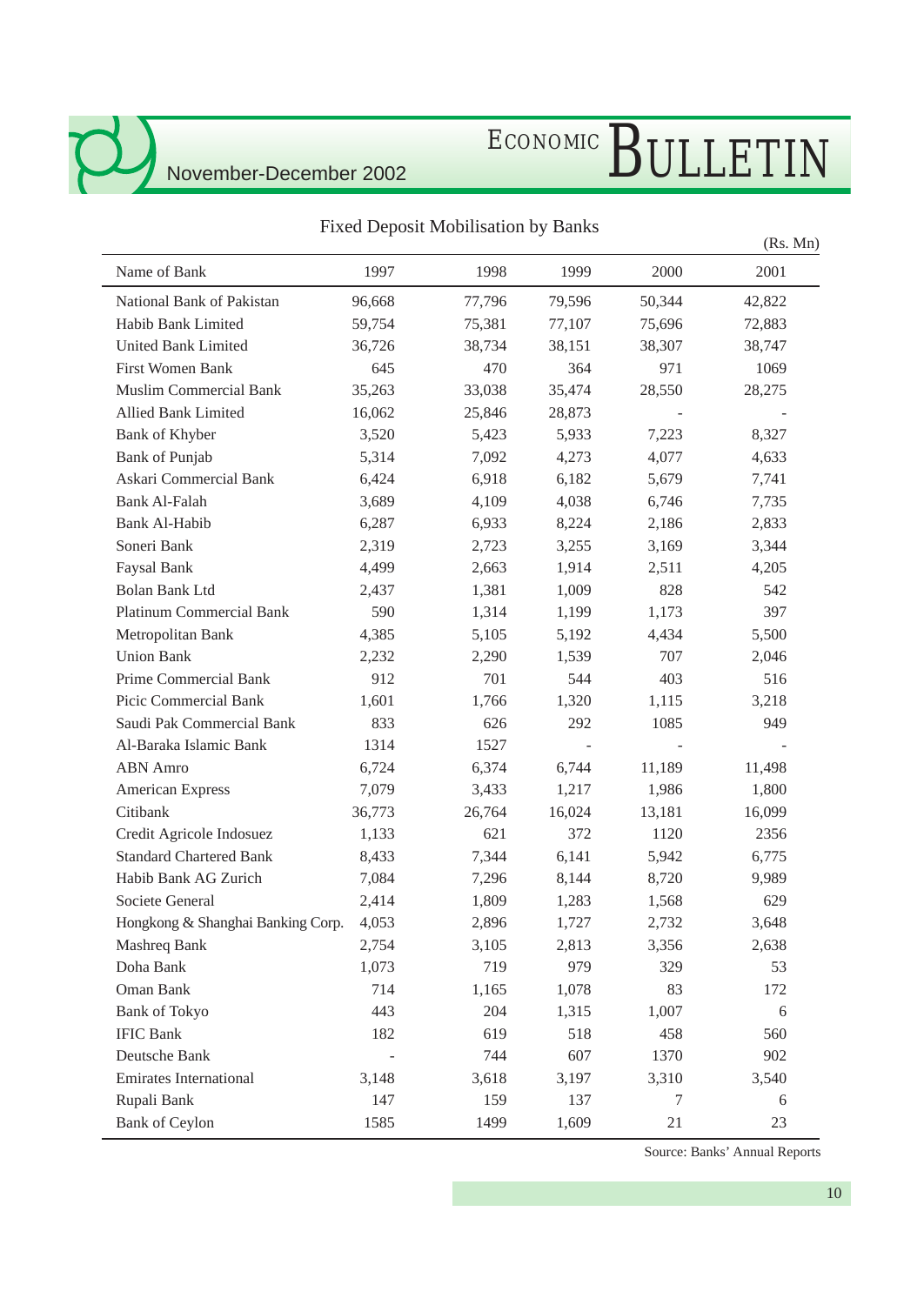# ECONOMIC BULLETIN

In addition, local and foreign banks also offer various saving schemes which are popular among the general public. Some of the schemes are as under: -

| Scheme                     | Annual<br>Yield $(\%)$ | Maturity      | Minimum<br>Investment (Rs) |
|----------------------------|------------------------|---------------|----------------------------|
| MCB Mahana Khushali        | 9.50                   | 5-years       | 10,000                     |
| Faysal Izafa               | $9.0 - 10.0$           | 1-6 months    | 25,000                     |
| Askari Bachat Certificates | $12.0 - 13.0$          | 3-5 years     | 25,000                     |
| Platinum Mahana Munafa     | $12.50 - 14.0$         | 3-5 years     | 25,000                     |
| Prudential* Mahana Plan    | $12.0 - 14.0$          | 2-5 years     | 25,000                     |
| <b>IFIC Super Munafa</b>   | $11.0 - 12.0$          | $6-12$ months | 25,000                     |
| <b>IDBP</b> Mahana Munafa  | 11.35-14.60            | $1-7$ years   | 25,000                     |

### Monthly Income Schemes

Prudential Bank's management and control has been acquired by Saudi Pak Industrial & Agricultural Investment Company. The bank is operating as Saudi Pak Commercial Bank since September 2001.

| Scheme                    | Annual<br>Yield $(\%)$ | Maturity        | Minimum<br>Investment (Rs) |
|---------------------------|------------------------|-----------------|----------------------------|
| Askari Bachat Certificate | 12.0                   | 3 years         | 10,000                     |
| <b>MCB</b> Capital Growth | 9.50                   | 5 years         | 10,000                     |
| Fidelity Mega Growth      | 13.82                  | 51 months       | 50,000                     |
| <b>NDLC</b> Nayab Growth  | 13.0-14.0              | 3-5 years       | 10,000                     |
| PICIC UD Capital Plus     | 11.0                   | 3 years         | 100,000                    |
| Platinum Deposit CG       | 13.82                  | 3 years         | 10,000                     |
| <b>IDBP</b> Besh Baha     | 13.62                  | As per schedule | 50,000                     |
| <b>IFIC Super Saving</b>  | 11.50                  | 6 months        | 50,000                     |
| Soneri Capital Growth     | 12.0                   | 5 years         | 5,000                      |

### Capital Growth Certificates

Savings mobilization under National Savings Scheme

National saving schemes are also sold through the network of commercial banks and post offices. Post offices offer the largest network of saving bank services in the country. Serving as an agent of Ministry of Finance they have been playing a crucial role in encouraging and mobilizing savings since long. In fact in most of the remote areas, it is the only service available. Pak post saving banks also offer a number of very attractive saving bank schemes.

The National Saving schemes offered by the National Savings Organization and also sold through the network of commercial banks and post offices are: -

Defence Saving Certificates

- § Certificates are issued for ten years but are encashable any time after one month.
- § Certificates are transferable from one city and one person to another city and another person.
- § Certificates are available in the denominations of Rs.500 to Rs.1 million.
- § No maximum limit of investment.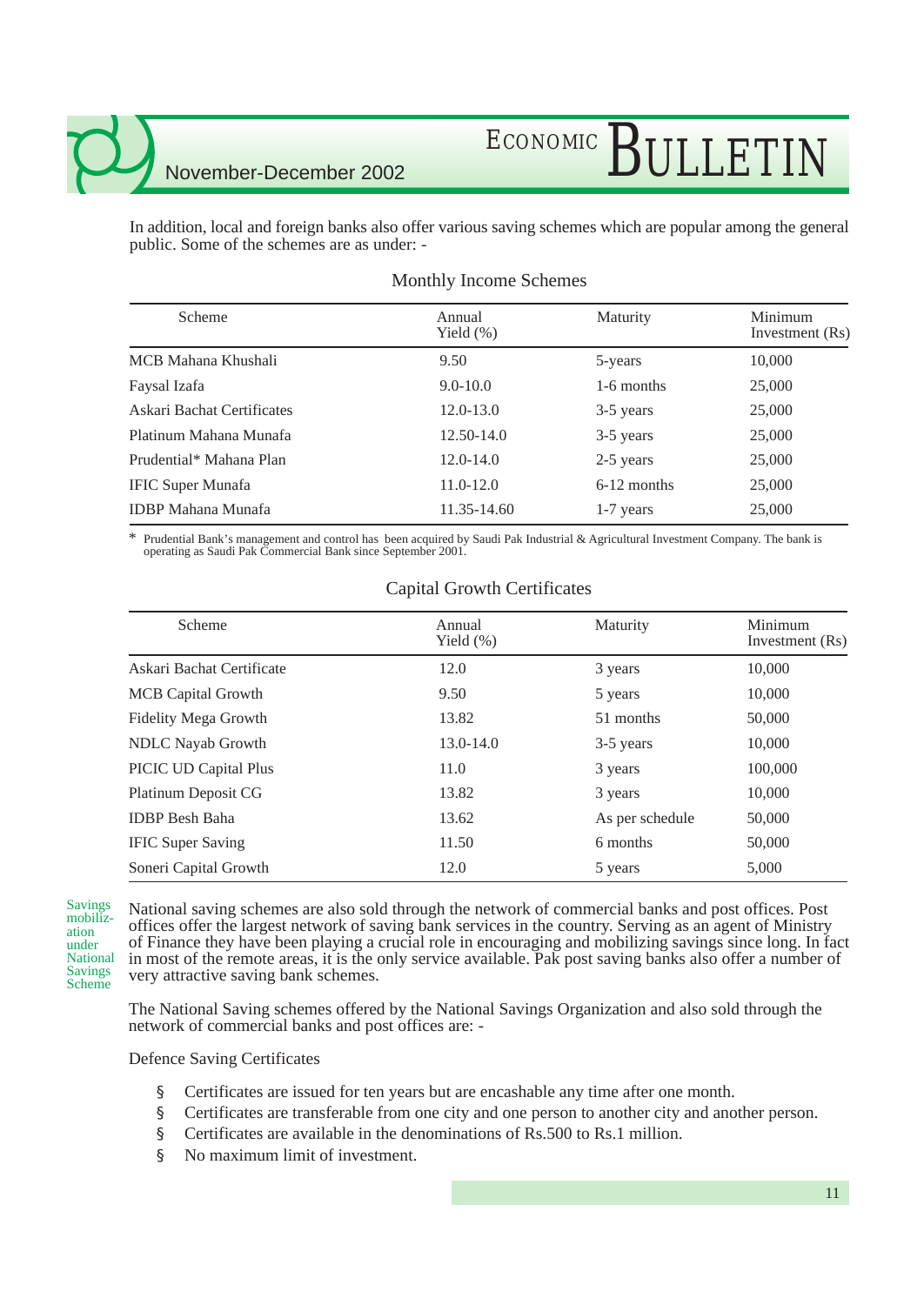# ECONOMIC BULLETIN

Special Saving Certificates

- § Three years scheme, but investment can be withdrawn any time after one month.
- § These certificates are available in the denomination of Rs.500, Rs.1000, Rs.5,000, Rs.10,000, Rs.50,000, Rs.100,000, Rs.500,000, Rs.1,000,000/-
- § Profit is paid on the completion of each period of six months.
- § No maximum limit of investment.

### Regular Income Certificates

- § Five years regular scheme.
- § Rs.880 monthly profit on account of Rs. 100000 subject to 10% withholding tax.
- § Profit is payable on monthly basis.
- § Both single and joint purchase permitted.
- § No maximum limit of investment.
- § Exempt from zakat deduction.

Special Saving Account

- § 6.50% p.a. on Account from which withdrawals are made through cheque.
- § 7.00% p.a. on other accounts.
- § Easy and simple transfer of account to any Post Office branch within the country.
- § No maximum limit of investment.

### Monthly Income Account

Monthly deposits from Rs.500/- to Rs.5000/- in this account for continuous 72 months entitle the investor to receive an amount equal to his monthly deposit every month, after maturity period (72 months) until the account is closed.

The National Savings Organization showed impressive performance in FY 02. In FY02 net savings mobilized by the organization under NSS were 97% higher compared to FY01. The bulk of savings amounting to impressive Rs.57.5 billion or 80% of total was constituted by Defence Saving Certificates and Special Saving Certificates. Savings mobilised through the NSS had touched a peak of Rs. 129.5 billion in 1999. The improvement was primarily due to an increase in rate of profit offered on saving accounts, DSC and SSC. **NSS** shows performance

| End-June | Defence<br>Saving<br>Certificates | Regular<br>Income<br>Certificates | Special<br>Saving<br>Certificates | <b>Others</b> | Total  |
|----------|-----------------------------------|-----------------------------------|-----------------------------------|---------------|--------|
| 1993     | 5490                              | 1120                              | 15,439                            | (19008)       | 3041   |
| 1994     | 11370                             | 4244                              | 5656                              | 10910         | 32180  |
| 1995     | 20655                             | 4023                              | 7423                              | 1845          | 33946  |
| 1996     | 20144                             | 4732                              | 12345                             | 4656          | 41877  |
| 1997     | 31405                             | 16472                             | 14902                             | (4014)        | 58765  |
| 1998     | 32272                             | 54409                             | 20195                             | (5889)        | 100987 |
| 1999     | 38350                             | 59099                             | 24957                             | 7155          | 129561 |
| 2000     | 41212                             | 26112                             | 19396                             | 4687          | 91407  |
| 2001     | 16580                             | 8643                              | 9431                              | 1698          | 36352  |
| 2002     | 21217                             | 10909                             | 36300                             | 2490          | 70916  |

Savings Mobilised By National Savings Schemes

*Source: Monthly Bulletin, November 2002 State Bank of Pakistan*

(Rs. Mn)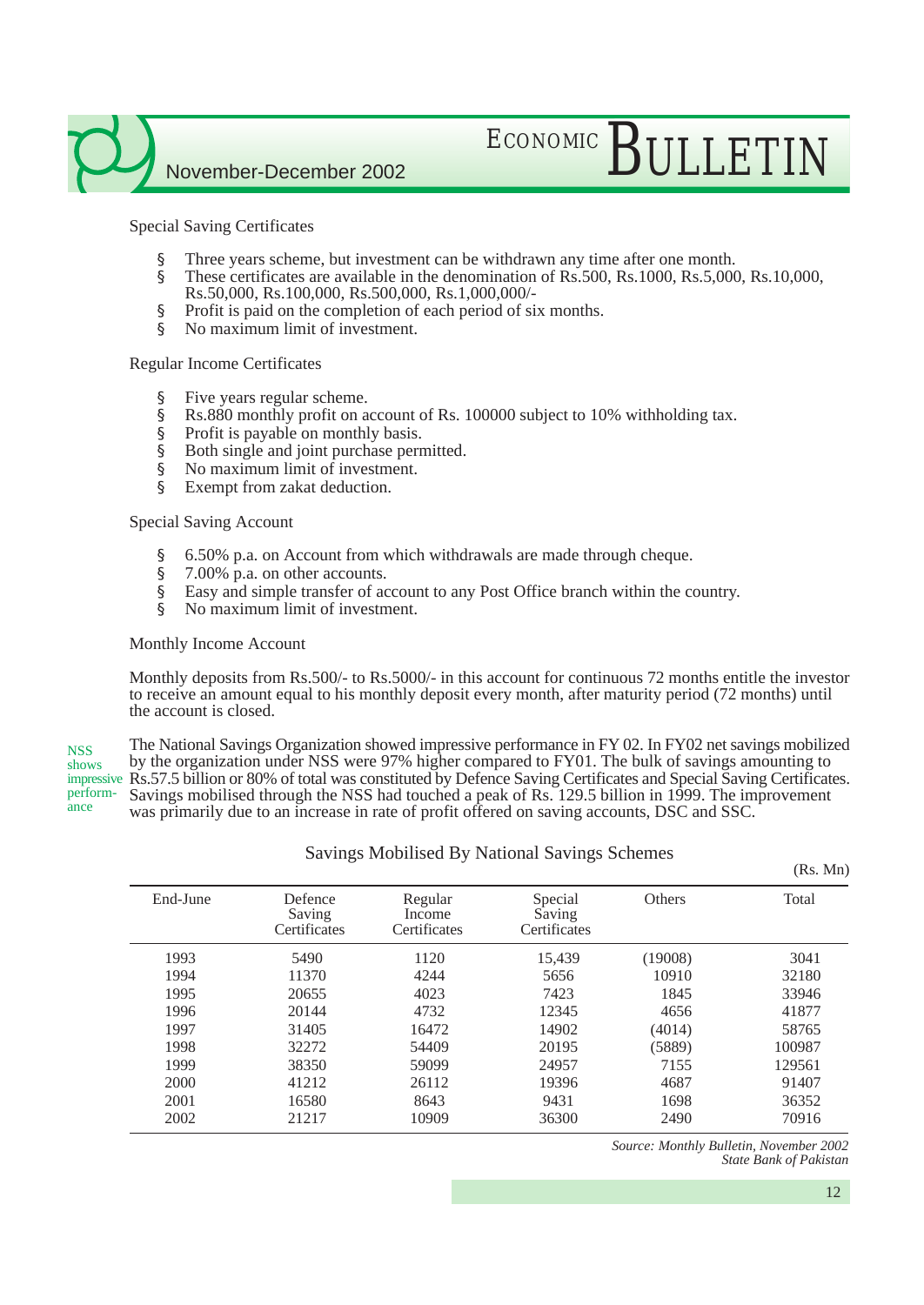# ECONOMIC BULLETIN

Saving centres working under the Central Directorate of National Savings have been effective in mobilizing savings in Pakistan. This office is an attached department of the Finance Division and performs deposit bank functions by selling government securities through a network of 366 saving centres. The seven schemes currently in operation include, Defence Saving Certificates (DSC), Special Savings Certificates/Accounts, National Deposit Certificates, Saving Accounts, Regular Income Certificates, Mahana Amdani Account and Prize Bonds. They have been the largest mobilizers compared to post offices and banks.

|                                                      |           | $\sim$ $\alpha$ <sup>1</sup> |           |           | (End June: Rs. Mn) |
|------------------------------------------------------|-----------|------------------------------|-----------|-----------|--------------------|
| Schemes                                              | 1998      | 1999                         | 2000      | 2001 R    | 2002 P             |
| A. Accounts $(i, ii/1 to 4)$                         | 37,821.9  | 45,964.4                     | 51,193.7  | 52,731.2  | 55,537.4           |
| (i) National Saving Centres                          | 23,783.2  | 28,647.8                     | 30,841.8  | 26,738.5  | 23,539.6           |
| Post Offices<br>(ii)                                 | 14,038.6  | 17,316.6                     | 20,351.9  | 25,992.7  | 31,997.8           |
| Saving Account<br>1.                                 | 8,024.7   | 10,321.3                     | 10,124.6  | 8,019.6   | 7,752.8            |
| Khas Deposit Accounts<br>2.                          | 486.7     | 436.2                        | 397.5     | 360.7     | 354.1              |
| 3.<br>Mahana Amdani Accounts                         | 1,869.3   | 1,885.8                      | 1,899.7   | 1,952.5   | 2,371.1            |
| Special Saving Accounts<br>4.                        | 27,441.2  | 33,321.05                    | 38,771.9  | 42,398.4  | 45,054.4           |
| B. Certificates ( <i>i,ii,iii</i> /5 to 11)          | 374,981.2 | 496, 435.2                   | 582,608.2 | 617,430.2 | 685, 642.2         |
| <b>National Saving Centres</b><br>(i)                | 270,177.1 | 353,890.9                    | 410,132.2 | 438,320.2 | 484,331.2          |
| Post Offices<br>(i)                                  | 27,918.2  | 36,005.5                     | 43,679.1  | 48,198.3  | 53,378.7           |
| (iii) Banks                                          | 76,886.0  | 106,538.8                    | 128,796.9 | 130,911.7 | 147,932.3          |
| Defence Saving Certificates<br>5.                    | 168,840.2 | 207,190.0                    | 248,401.8 | 264,982.1 | 286,199.4          |
| <b>National Deposit Certificates</b><br>6.           | 132.1     | 83.4                         | 57.2      | 40.7      | 33.7               |
| Khas Deposit Certificates<br>7.                      | 340.35    | 320.0                        | 307.1     | 294.8     | 290.4              |
| Premium Saving Certificates<br>8.                    | 0.5       | 0.5                          | 0.5       | 0.5       | 0.5                |
| 9.<br>Special Saving Accounts (Registered) 118,965.9 |           | 143,922.6                    | 163,318.4 | 172,749.6 | 209,049.7          |
| 10. Special Saving Accounts (Bearer)                 | 1,702.3   | 819.3                        | 312.0     | 508.3     | 304.8              |
| 11. Regular Income Certificates                      | 85,000.1  | 144,099.5                    | 170,211.1 | 178,854.3 | 189,763.7          |
| C. Prize Bonds                                       | 71,058.0  | 81,183.7                     | 81,151.4  | 91,542.4  | 103,130.1          |
| Total $(A+B+C)$                                      | 483,861.1 | 623,583.3                    | 714,753.3 | 761,703.2 | 844,309.7          |

### National Saving Schemes (Outstanding Amount)

*(R) Revised*

*(P) Provisional*

*Source: Annual Report 2001-02 State Bank of Pakistan*

### Mark up Rate/Profit Rate on Debt Instruments Available in the Market 2001-2002

| Sr.#          | Scheme                                                  | Markup/Profit Rate | <b>Maturity Period</b>       | <b>Tax Status</b>      |
|---------------|---------------------------------------------------------|--------------------|------------------------------|------------------------|
|               | Prize Bonds                                             |                    |                              |                        |
|               | i) Rs.200, Rs.750/-<br>ii) $Rs.1500/-$ , $Rs.7,500/-$ , | $6.0\%$            | Two month holding period     | Taxable $@10\%$        |
|               | Rs.15,000/- and Rs.40,000/-                             | $6.0\%$            | Two month holding period     | Taxable $@10\%$        |
| $\mathcal{L}$ | Special US\$ Bonds                                      |                    | The rates are effective from |                        |
|               | a) 3 years maturity                                     | $LIBOR+1.00\%$     | September 1999. If bonds     |                        |
|               | b) 5 years maturity                                     | $LIBOR+1.50\%$     | are encashed before one      |                        |
|               | c) 7 years maturity                                     | $LIBOR+2.00\%$     | year no profit will be paid  |                        |
| 3.            | <b>Unfunded Debt</b>                                    |                    |                              |                        |
|               | Defence Saving Certificates                             | 14.13% p.a         | (on 10 years maturity)       | Non Taxable            |
|               | <b>Special Saving Certificates</b>                      |                    |                              |                        |
|               | (Registered)                                            | 12.70% p.a         | 3 years                      | Non Taxable            |
|               | <b>Regular Income Certificates</b>                      | 12.48% p.a.        | 5 years                      | Taxable                |
|               | Mahana Amdani Accounts                                  | 12.25% p.a.        | (on 5 year maturity)         | Taxable on installment |
|               | Saving Accounts                                         | 7.80% p.a.         | Running account              | Non Taxable            |

*Source: Economic Survey 2001-02 Government of Pakistan*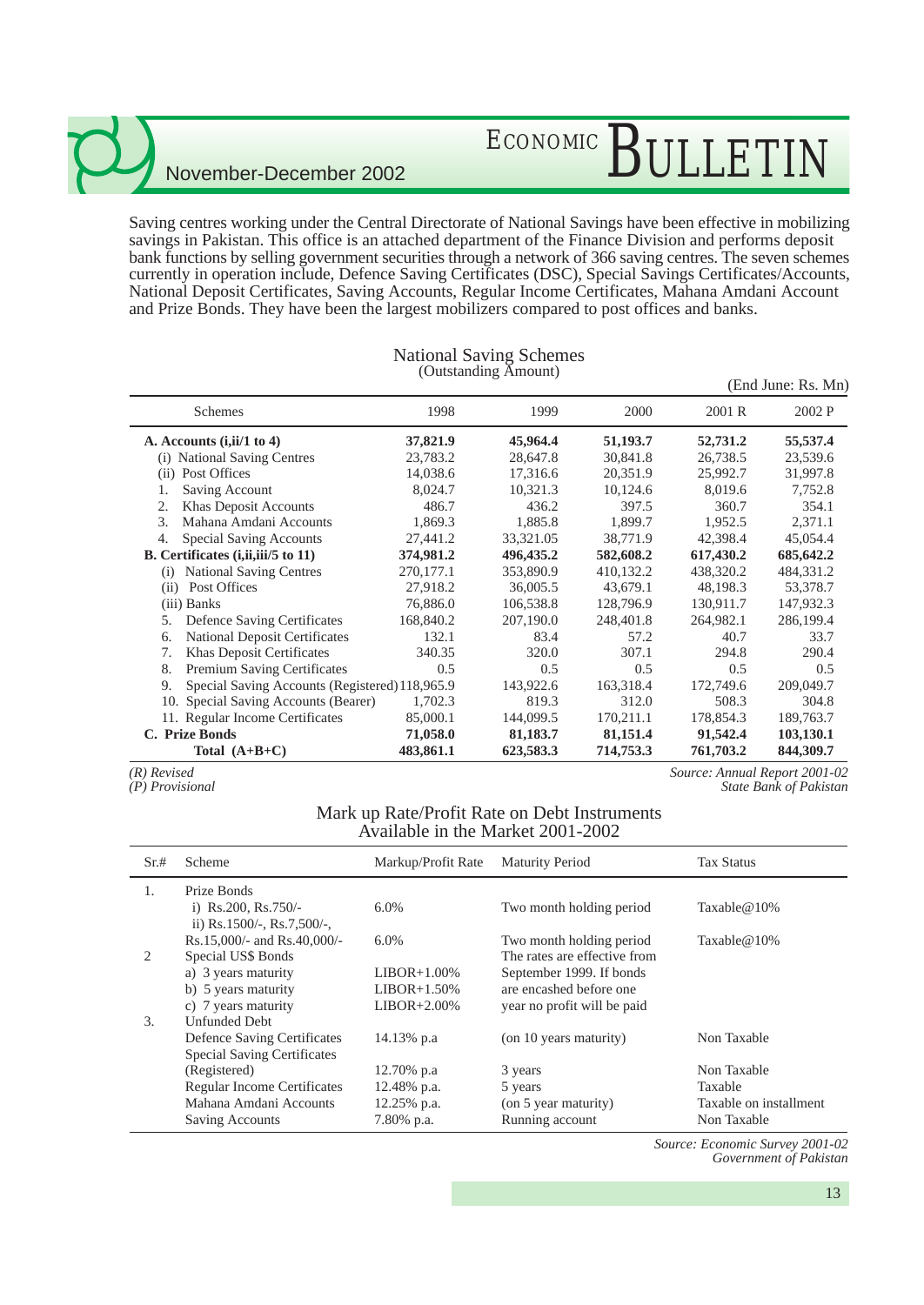### There are both cultural and economic factors behind low savings rate. Among the major factors contributing to a lower savings rate, is the absence of a savings culture, poor saving habits, particularly among the rural population due to their traditional customs, low level of income and low literacy level and consequent poverty among a large majority. Factors for low savings rate in Pakistan

ECONOMIC BULLETIN

Other reasons include, a large and growing population a high dependency ratio, a moderate to low economic growth, less prudent fiscal management and the dearth of viable saving products available for public. The varied taxes and decreasing return on savings schemes is a disincentive.

Declining rate of return

The rates of return on various instruments of National Savings Schemes have also been further reduced by upto 2.5% on maturity, effective July 1, 2002. From a peak of 18% per annum, 10-year defence and 3-year special saving certificates now offer net profit of 10.6% and 9.9% per annum. These returns had been linked with the average yields of the Pakistan Investment Bonds of similar maturity to make them more consistent with the prevailing market rates. This was the third adjustment in the rates of return on NSS since January 2001, when it was first cut by 2%, followed by another cut of 1.5% in July 2001. Moreover, profit from investment in NSS has also been subjected to 10% withholding tax since January 2001. The exemption limit of imposing 10% withholding tax has been brought down to Rs150,000 from Rs. 3 million. Thus once highly profitable, the schemes have lost significant part of their shine. The profit of investors in NSS has come down by a third in two years.

|        |                                          |                       |              |                       |              |                         | $\sqrt{2}$   |
|--------|------------------------------------------|-----------------------|--------------|-----------------------|--------------|-------------------------|--------------|
| Scheme |                                          | 1995-2000             |              | 2000-01               |              | 2001-02                 |              |
|        |                                          | Nominal<br>Rate (p.a) | Real<br>Rate | Nominal<br>Rate (p.a) | Real<br>Rate | Nominal<br>Rate $(p.a)$ | Real<br>Rate |
|        | 1.<br><b>Defence Saving Certificates</b> | 17.0                  | 9.1          | 15.0                  | 10.6         | 14.1                    | 11.5         |
|        | <b>National Deposit Scheme</b><br>2.     | 13.1                  | 5.2          | 13.0                  | 8.6          | 13.0                    | 10.4         |
|        | 3.<br>Special Savings Certificate (R)    | 15.8                  | 7.9          | 12.7                  | 8.3          | 12.7                    | 10.1         |
|        | Special Savings Certificate (B)<br>4.    | 12.8                  | 4.9          | 12.4                  | 8.0          | 12.4                    | 9.8          |
|        | Regular Income Certificates<br>5.        | 16.4                  | 8.5          | 12.5                  | 8.1          | 12.5                    | 9.9          |
|        | Mahana Amdani Accounts<br>6.             | 14.9                  | 7.0          | 12.3                  | 7.9          | 12.3                    | 9.7          |
|        | 7.<br><b>Saving Accounts</b>             | 11.8                  | 3.9          | 7.8                   | 3.4          | 7.8                     | 5.2          |
|        | 8.<br>Prize Bonds                        | 10.2                  | 2.3          | 6.0                   | 1.6          | 6.0                     | 3.4          |
|        | Weighted Average                         | 15.8                  | 7.9          | 11.2                  | 6.8          | 11.5                    | 8.9          |
|        |                                          |                       |              |                       |              |                         |              |

Nominal and Real Deposit Rates on Savings Schemes 1995-2002

(R) Registered

(B) Bearer

 $Source: Economic Survey$ 

 $(0/2)$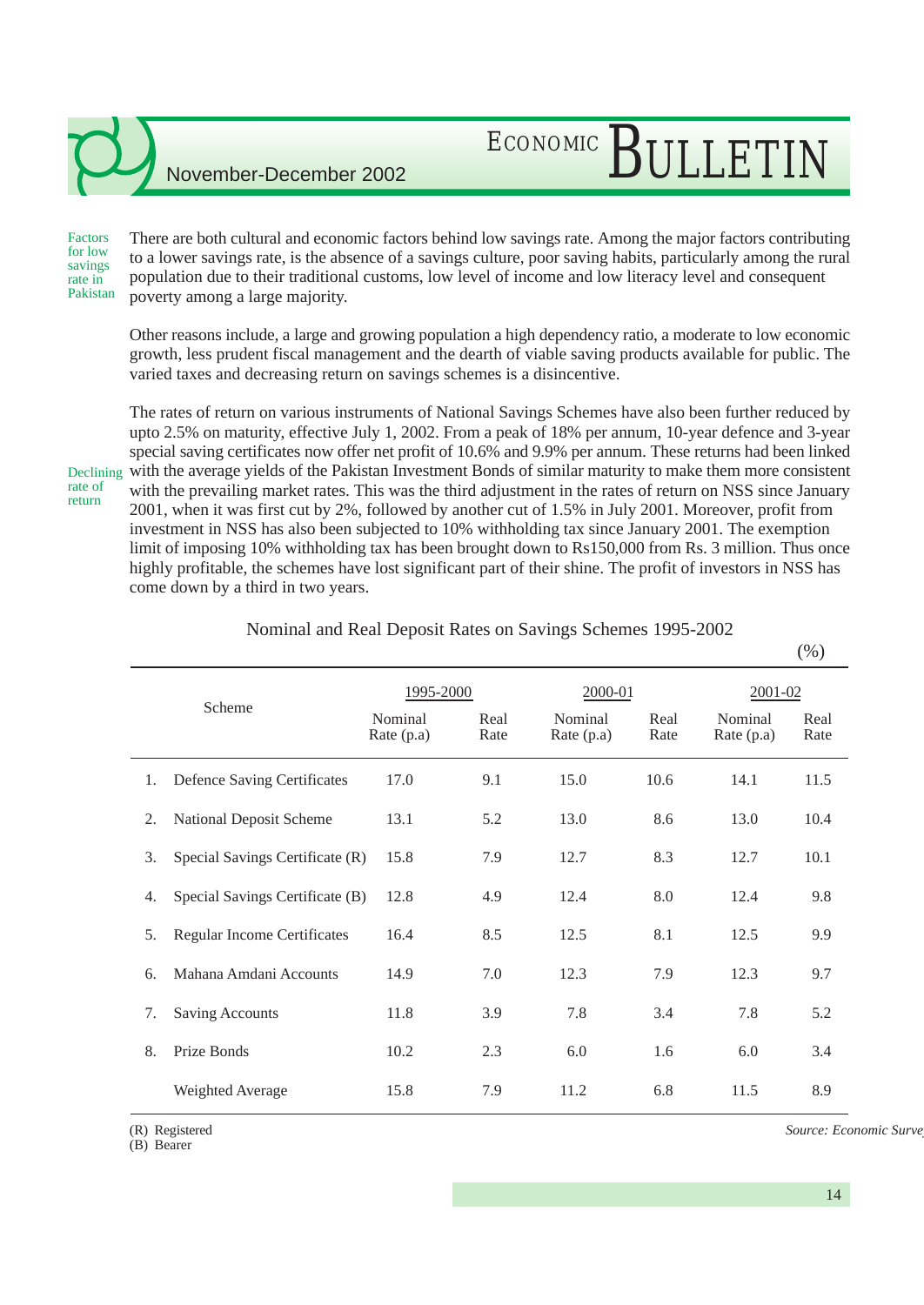needed

# ECONOMIC RILLETI

Profit rates offered on deposits of various maturities by the banks have also been reduced. The weighted average rate of return on PLS and other interest bearing deposits of all banks has come down from 8.5% in FY97 to 4.6% in FY02, a decline of nearly 4 percentage points in five years.

Weighted Average Rates of Return on Banks' Deposits



Pakistan is a highly consumption oriented society. Attractive investment alternatives need to be created Attractive to bring about a meaningful change in the attitude of people towards saving. As people lack the choice of saving options money has flown towards the stock market and real estate. investment incentives

The defunct lottery schemes launched by local banks in 1998, were able to attract large sums from deposit holders. These schemes were popular because of a high payoff. Prize bonds yield a zero return to their holders unless the holder wins a prize, but a huge amount of funds have been invested in it because these offer a chance to win big prizes. In order to induce people to consume less and save more, there is a need to formulate constructive policies to encourage savings.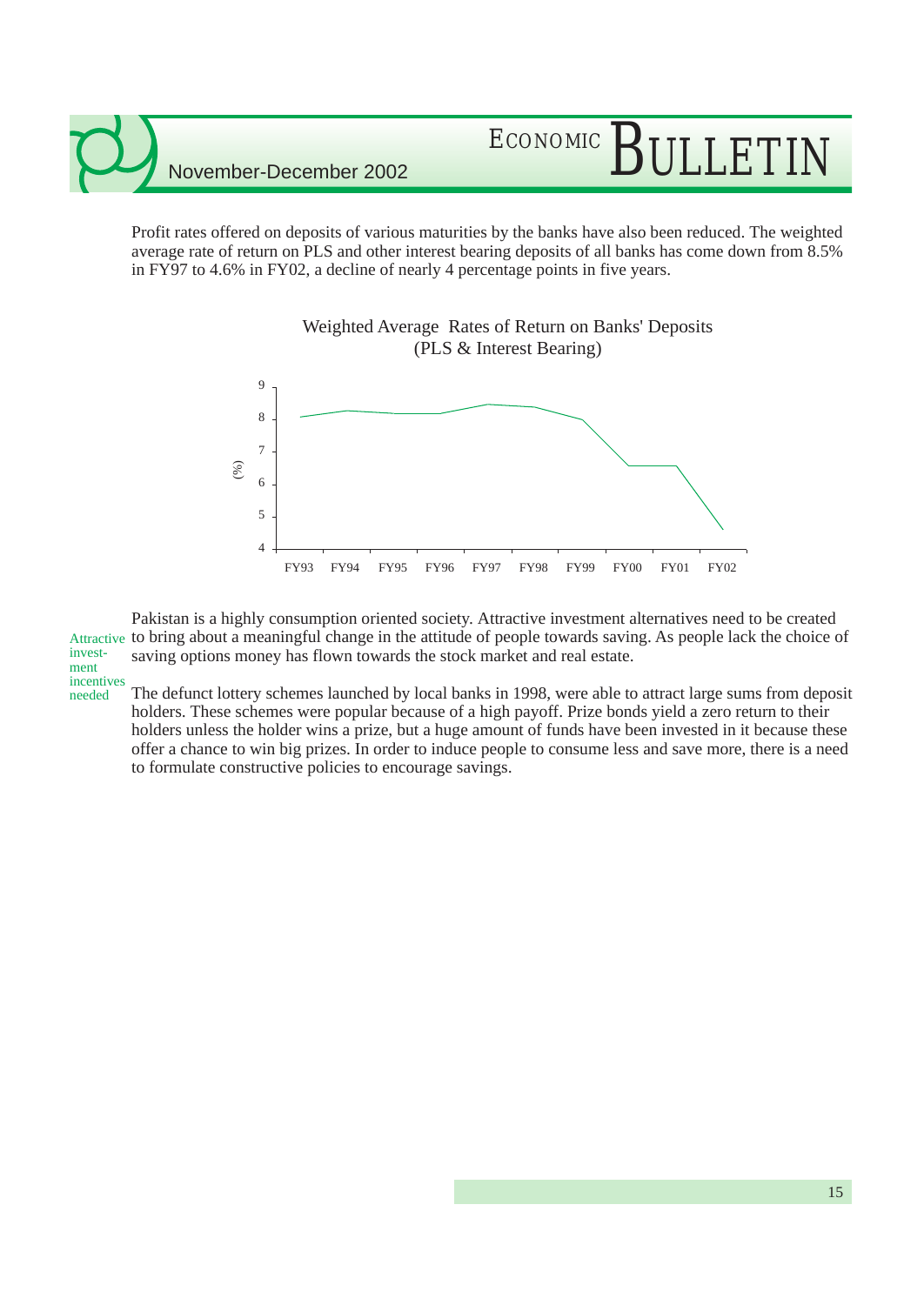# ECONOMIC BULLETIN

## **Agriculture**

Weak recovery in FY02

Agricultural growth in FY02 fell below the target of 2.8 %. The growth of 1.4%, was a weak recovery over the decline of 2.6% recorded a year earlier. Major crops sub sector showed a slight improvement as sugarcane production rose. Among other major crops, wheat, rice and cotton production continued to decline, though the fall was relatively lower over the previous year. Water shortage was the key factor responsible for weak performance of the sector.

Reduced water shortages for the past two years have been largely responsible for the slow recovery in the sector. Two consecutive weak monsoons, plus the inadequate glacier and snowmelt, have been responsible for the drop in water level at the major reservoirs. Also poor resource management and planning has created a situation where increasing demand is not matched with a commensurate rise in supplies and storage capacity.

Improved for FY03

In FY03, availability of water will no longer be a constraint on agricultural growth. Rains in the catchment area last year filled the major water reservoirs to their full capacity. Water levels were higher for both the Mangla and Tarbela dams, and the release of water from canal heads rose for the kharif season and is prospects expected to continue for the rabi season (October – March). As such prospects for the agricultural sector to achieve the growth target of 2.4% in FY03 is favourable, unless there is some natural calamity.

### *Wheat*

**Production** below target

Final estimates released by the Ministry of Agriculture place production for FY02 at 18.4 million tonnes, 8% short of the 20 million tonnes target and nearly 3.2% less than 19 million tonnes produced in FY01. The decline is attributable to a 2.4% fall in area cultivated to 7.98 million hectares and its yield falling to 2313 kgs per hectare. Dry weather, shortage of irrigation water and delayed sowing of the 2001-02 crop was the main cause for decline in area and yield.

Province-wise, with the exception of Balochistan, where production exceeded the target by 8%, the other three provinces recorded shortfall against their respective targets. Major shortfall was recorded by Sindh  $(22.2\%)$ , followed by NWFP  $(13\%)$  and Punjab  $(6\%)$ .

The Federal Committee for Agriculture has set a production target of 20.3 million tonnes for the 2002-03 crop, up 10.3% over last season's crop. Area is targeted to be higher by 3.8% at 8.28 million hectares. A per hectare yield of 2449 kgs is required for achieving the targeted production. Higher production target for 2002-03

So far the weather has been favourable. Sowing has reportedly been completed over an area of 7.123 of sowing million hectares, or 86% of the target. Punjab has brought 5.5 million hectares under wheat cultivation, achieving 92.3% of the target while10% higher acreage has been recorded for 2002-03 crop in Sindh, where sowing has been completed at over 65% of the targeted area and the process still continues. Over 80% target achieved

Against the anticipated domestic wheat requirements of a little over 20.94 million tonnes in 2002-03, total availability at the start of the season has been placed at 22.09 million tonnes, which is attributable to record harvests in FY00 and FY01. **Sufficient** stocks

Available estimates, place government stocks at about 5 million tonnes. Of this, over 3.4 million tonnes is held by Punjab, Sindh and Passco, who have been allowed to export 0.600 million tonnes by end December. Since April this year, 1.5 million tonnes of wheat has reportedly been exported, with private sector exporters sharing 0.800 million tonnes.

Export prospects bright

Meanwhile, the Trading Corporation of Pakistan has received the highest bid price of \$133.38 per tonne for export of Pakpunjab quality of 2002 crop. World wheat prices are expected to remain high this season due to lower wheat harvests anticipated by leading producing countries. However, Pakistan is better placed to export large quantity of wheat due to its ample stocks.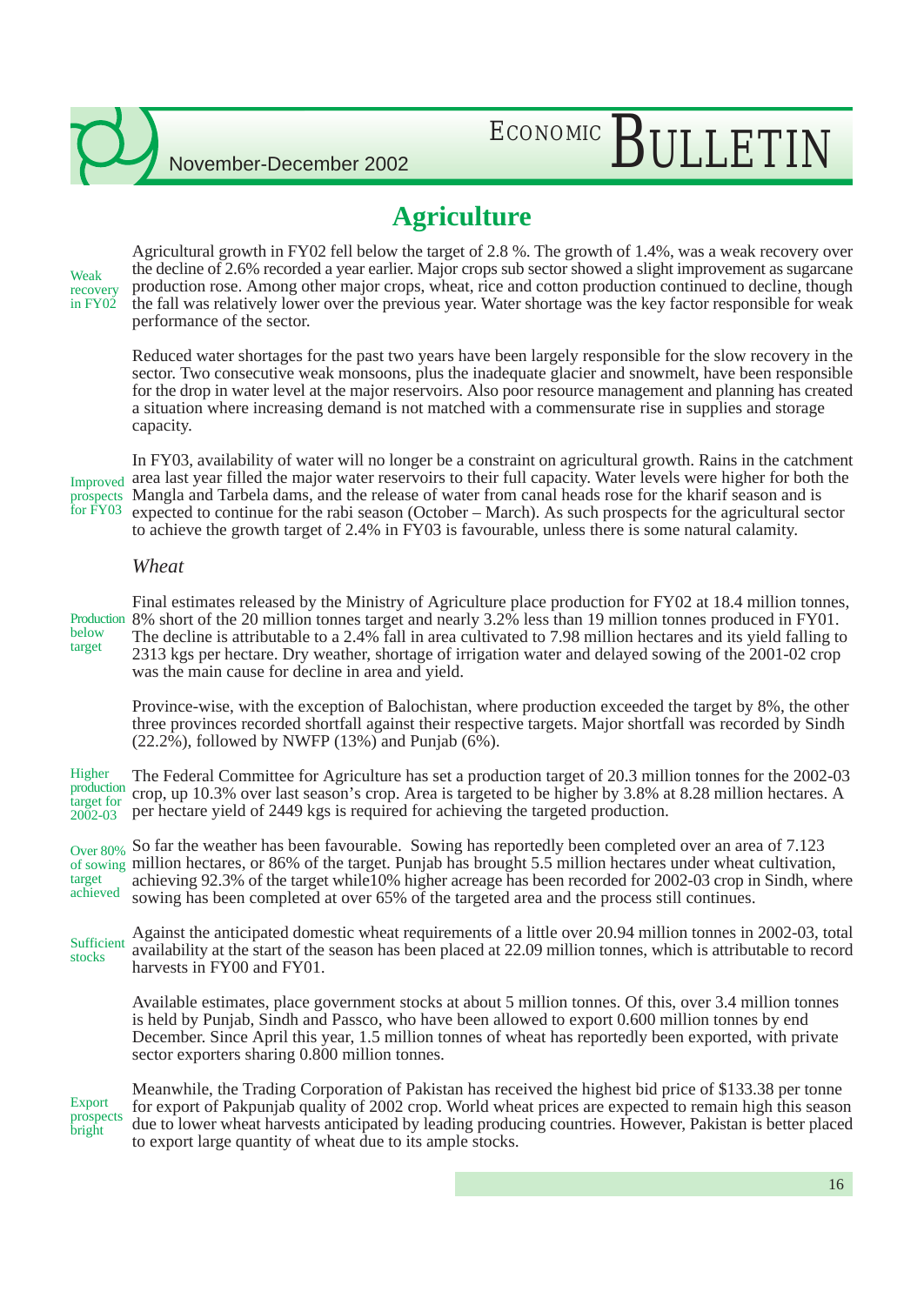# ECONOMIC BULLETIN

### *Rice*

A production of 4.57 million tonnes to be harvested from an area of 2.089 million hectares was fixed for the season 2002-03 by the government. Production was targeted higher by 17%, while area sown is lower by 0.9%. The decline in area is due to the diversion of area to other crops like cotton and sugarcane. The Federal Committee of Agriculture, however, has proposed a lower target for rice production of 3.5 million tonnes, in view of persistent irrigation water shortfall. Area sown falls

Production of basmati improves

Last season, the government had fixed a production target of 4.2 million tonnes. Against this, actual production was 3.88 million tonnes, 19.2% lower than preceding season's harvest. However, superior quality basmati variety, which is mainly produced in Punjab, recorded an increase of 0.1 million tonnes. Production of coarse variety, which is mostly produced in Sindh suffered due to water shortage.

**Water** shortage and white fly attack

According to the second estimates of 2002-03 crop released by the Punjab Agriculture Department, basmati production in Punjab is estimated to have risen by 13%, to 2.57 million tonnes, mainly due to effective pest control. In Sindh, however, paddy crop has reportedly been affected in some rice growing districts due to water shortage and white fly attack. In Badin district, the area cultivated under coarse variety is 30% less compared to last year, affecting yield per hectare.

Overall area sown has fallen in the season. The decline in area is mainly in Sindh where area under coarse variety has fallen by 10%. It is due to lack of early season irrigation supplies and switching over to planting crops like sugarcane and cotton by the farmer, where there are better returns. However, rice planting in Punjab reportedly increased by 40,000 hectares. Of the total rice acreage under the 2002-03 crop, 65% is basmati, 29% irri paddy and 6% other coarse varieties.

Lower export forecast

Due to decline in carryover stocks, end FY03 stocks are expected at around 0.200 million tonnes. Exports are forecast to be lower than the 1.25 million tonnes exported last year. Current estimates place basmati export at 0.500 million tonnes and irri at 0.600 million tonnes. Pakistani irri variety is facing tough competition in the international market from Thailand, Vietnam, Japan and India, and it is feared that irri exports will decline. Total rice export is expected to reach 1 million tones.

### *Cotton*

**Cotton** yield lower

The Federal Agriculture Committee has proposed a production target of 10.1 million bales for the 2002- 03 crop. The target is 4.7% below last season's harvest, which produced 10.6 million bales from 3.1 million hectares, reflecting a decline of 7% in yield to 579 kgs per hectare. According to a latest report, this season's crop has been sown at over 2.72 million hectares, nearly 13% lower over previous season's acreage and 6% short of the targeted area, mainly because of decline in area sown in Punjab and Sindh. Harvesting continues in both provinces.

Increase in consumption

The cotton crop assessment committee expects this season's crop to be lower against the estimated domestic consumption of 11.5-11.7 million bales. The consumption of cotton has picked up due to the revival of some textile mills and addition of new capacity in the industry. Trade circles are estimating a crop of between 9.5 - 10.5 million bales. All Pakistan Cotton Ginners Association has reported arrival of 7.9 million bales of phutti at the ginneries till mid-December. It expects another 1.6 million bales to arrive by end season. The shortfall in production is expected to be met through imports.

The expected decline in cotton output over last season's harvest has increased lint prices. Lower output is attributable to lower cotton sowing this season, and increase in consumption by textile mills. As a result of recent hike of Rs.50 to Rs.100 per 40 kgs in lint prices, the prices of seed cotton is high at between Rs.800 - Rs1000 in Sindh and between Rs.900 - Rs.1055 per 40 kgs in Punjab. There is strong indication in the market that cotton prices may rise further due to expected decline in cotton production, rise in consumption and increase in international prices. Increasing prices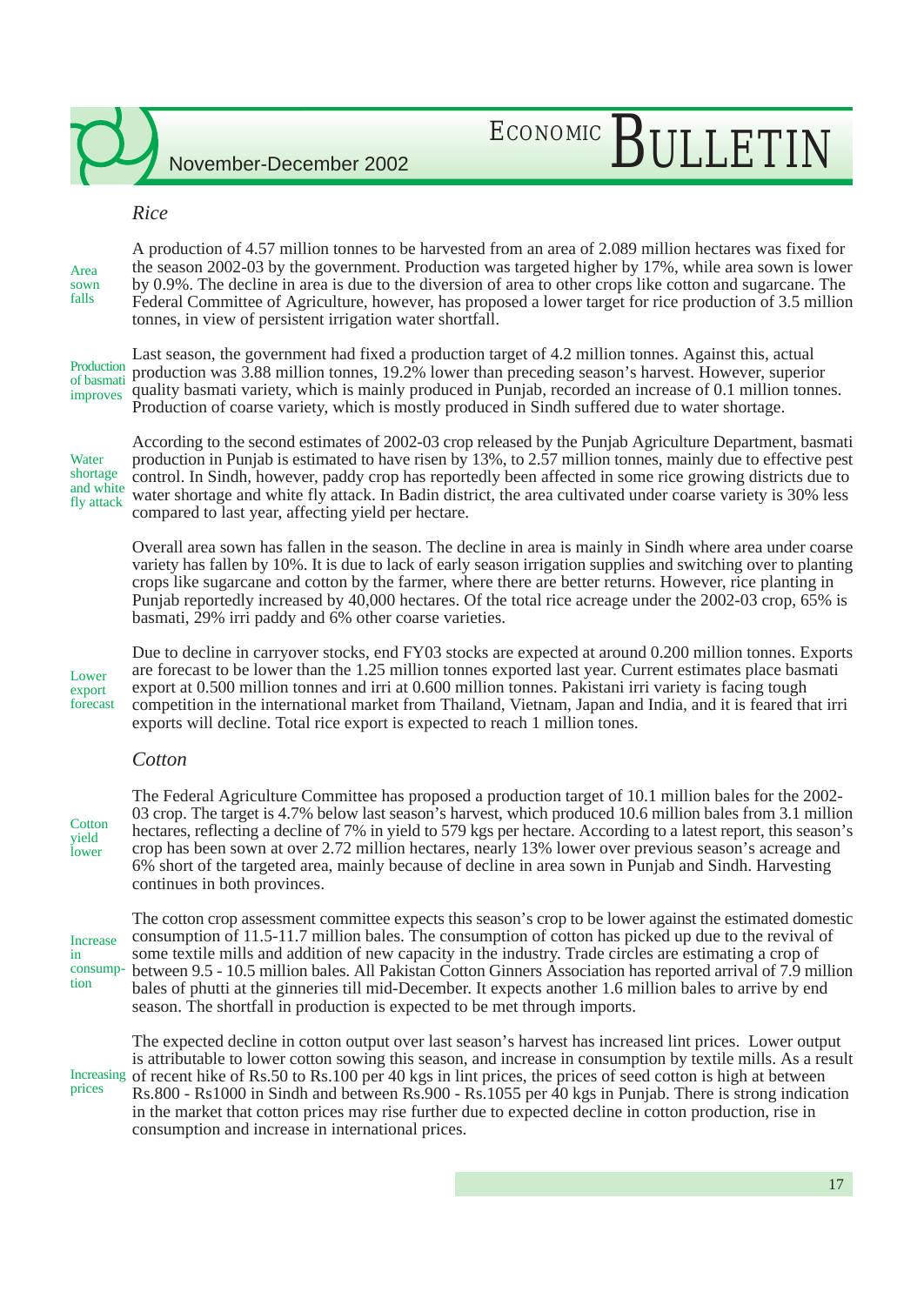# ECONOMIC BULLETIN

Meanwhile, world cotton production is also likely to decline by 10% over the previous season's harvest of 98.4 million bales, while its consumption is to rise by 3% to 95.20 million bales. Due to tight cotton position, cotton prices in the world market are expected to average 53 cents per lb in 2002-03, against 42 cents last season.

Anticipating increase in cotton prices, domestic ginners are reluctant to part with their unsold stocks. Despite strong cotton demand, currently ginners have reported 1.7 million bales in unsold stocks. The textile mills have so far lifted 6.7 million bales, while exporters have purchased 0.100 million bales.

### *Sugarcane*

Till mid-November, production of the current season's crop has reportedly reached 52.5 million tonnes against the target of 46 million tones, with growers expecting a crop of 55 million tones. A rise in sugarcane production in Punjab helped total output to exceed the target. Some growers in Punjab have shifted to cultivation of sugarcane from cotton crop due to low prices being offered for their produce. Production outpaced target

Despite irrigation water shortage, area under the 2002-03 crop has exceeded the target by nearly 10% and is higher by 9% over previous season's acreage. This season's acreage under sugarcane improved, because lower yield from cotton, and wheat last year forced many farmers to switch to sugarcane sowing. Rains helped in improving the availability of irrigation water. Increase in area

Meanwhile, support prices for the 2002-03 crop is expected to remain unchanged for Punjab and NWFP at Rs.42 per 40 kgs and at Rs.43 per 40 kg for Sindh. Current market prices are nearly 50% above the support price and are expected to remain strong due to a sizeable demand from the sugar industry.

Cane crushing is progressing well after being delayed in Sindh due to the row over prices. There are varying estimates for sugar production this season. These estimates range from 3.2 million tonnes to 4 million tonnes based on forecast increase in cane production and improvement in sucrose recovery. Last year, sugar mills produced 3.25 million tonnes of sugar, up 8% from a year earlier. Current estimates for consumption remain at 3.1 million to 3.4 million tonnes. As a result of a good crop and forecast increase in sugar production retail sugar prices have fallen to Rs.22 per kg. **Crushing** starts

Stocks have increased in 2002-03 to 0.66 million tones, against 0.200 million tones in 2000-01. Stocks

rise

### Area/Production by Province

|             |         | Area (000 hectares) |         |             | Production (Mn. MT) |              |  |
|-------------|---------|---------------------|---------|-------------|---------------------|--------------|--|
| Province    | 2000-01 | 2001-02             | 2002-03 | $2000 - 01$ | 2001-02             | $2002 - 03E$ |  |
| Punjab      | 615.5   | 657.0               | 730.0   | 26.7        | 31.8                | 36.2         |  |
| Sindh       | 238.8   | 241.0               | 250.0   | 12.0        | 11.7                | 12.5         |  |
| <b>NWFP</b> | 106.0   | 106.0               | 107.0   | 4.7         | 4.8                 | 4.8          |  |
| Balochistan | 0.7     | 0.7                 | 0.6     | 0.32        | 0.32                | 0.32         |  |
| Total       | 961.0   | 1004.7              | 1092.6  | 43.6        | 48.3                | 52.5         |  |

E estimates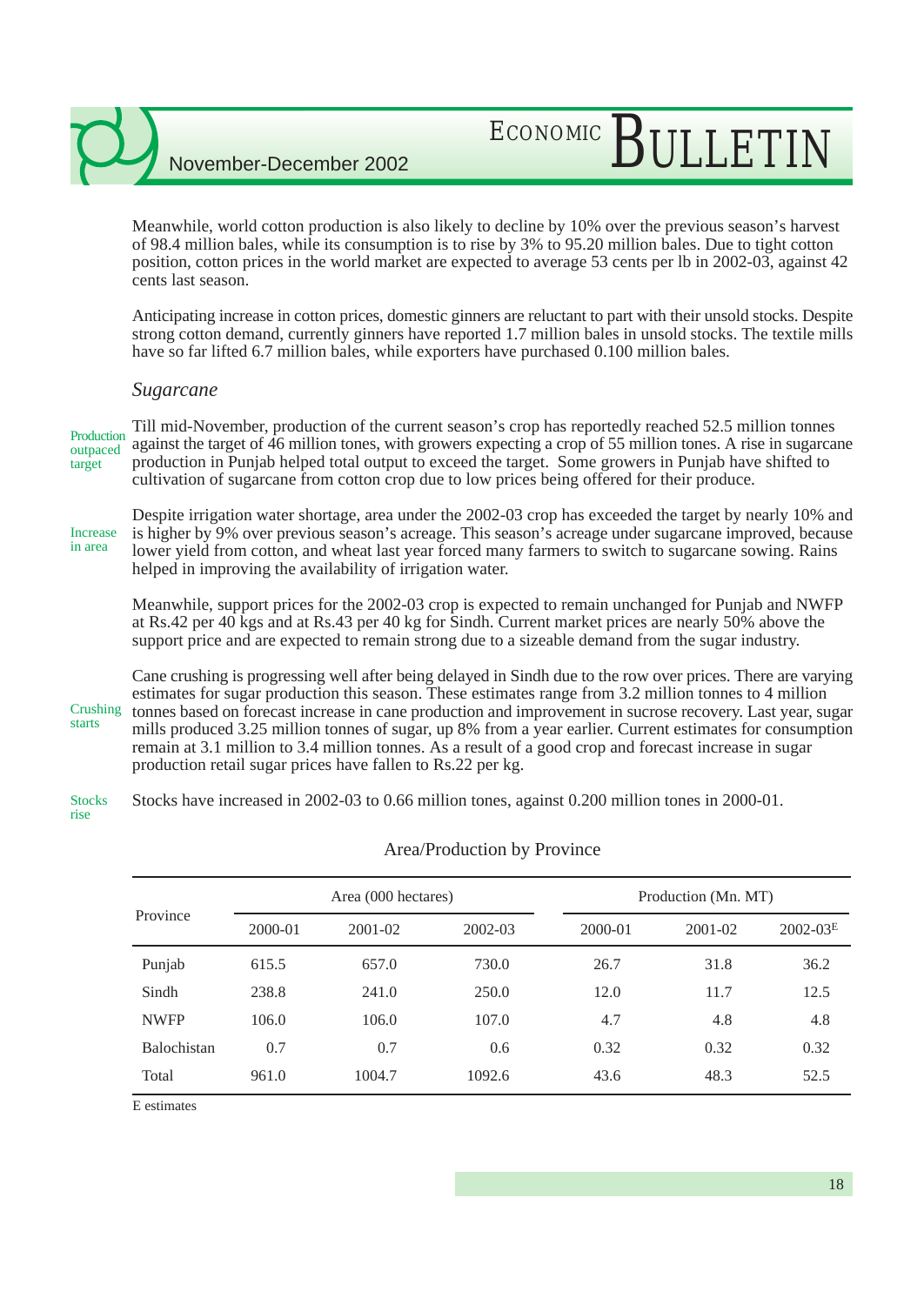# ECONOMIC BULLETIN

## **Banking and Finance**

Scheduled banks deposits continue to grow. In the week ended December 28, 2002 deposits stood at Rs.1,594.4 billion, a 17.9% increase over last year's corresponding figure of Rs.1,352.0 billion. **Deposits** continue to grow

Advances Scheduled banks advances rose to Rs.924.7 billion in the week ended December 28, 2002, a 3.4% increase over last year's corresponding figure of Rs.Rs.894.6 billion. increase

Investment Scheduled banks investment in central government securities, Treasury bills and other approved securities has doubled in a year's time. Such investments totaled Rs.625.2 billion in the week ended December 28, over last year's corresponding figure of Rs.313.4 billion. in securities doubles

As credit demand by the private sector has not picked up, banks with surplus liquidity continue to invest in securities, in a declining rate environment. The average annual yield on Treasury Bills continues to fall and in the recent auction on December 24, the yield had fallen to 4.36% for 12-month T-bills.

Notes in circulation rose by 13.3% in the week ended December 28, to Rs.518.4 billion over last year's corresponding figure of Rs.457.5 billion. Notes in circulation rise

Approved Pakistan's approved foreign exchange including balances held outside Pakistan have more than doubled to Rs.467.9 billion in the week ended December 28, over last year's corresponding figure of Rs.219.1 billion. foreign exchange jumps



### Key Monetary Indicators

### *Easing of Monetary Policy*

The process of monetary easing begun by the State Bank of Pakistan in July 2001, with a percentage point cut in discount rate continues. In the face of the continuing stability in the exchange rate, the discount rate was cut by another one percent point in August 01, and 2 percentage points in September followed by a 1 percent reduction to take it to a new all time low of 9% by January 02, a level left unchanged till November this year.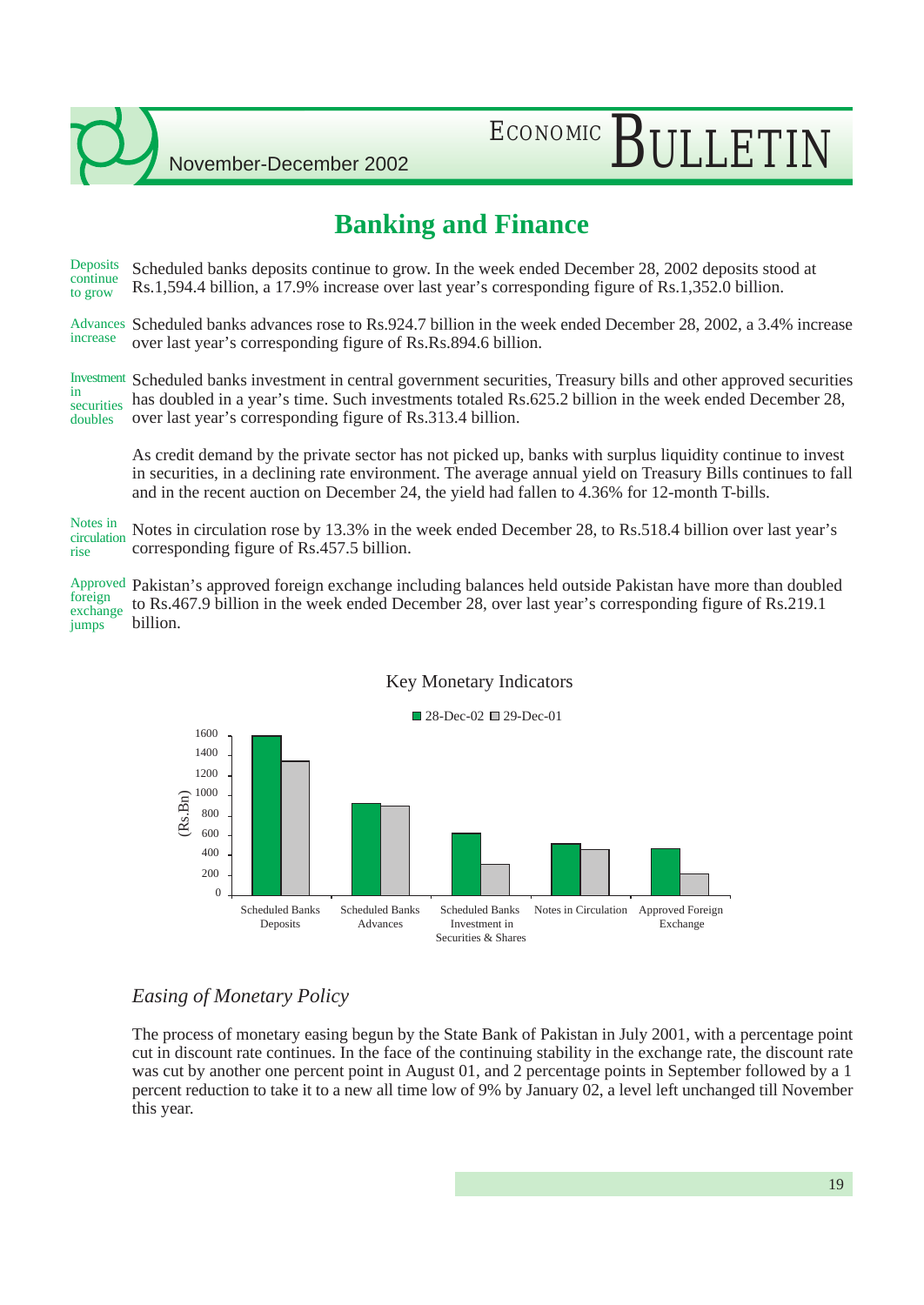--

# ECONOMIC BULLETIN

On November 16, the State Bank of Pakistan further reduced its discount rate by 1.5 percentage points to 7.5%. Given the exchange rate stability and containment of inflation, further lowering of discount rate was expected, as expectations of declining interest rates strengthened. This was followed by a one percentage point cut in the export refinance rate to 5.5% and lowering of the yield on six month Treasury Bills by 1.5 percentage points. This brought down the weighted average yield of six month T-bills to 5.5%.

Banks operating in Pakistan subsequently made some adjustments in their lending rates. The weighted average lending rate of all banks combined has fallen in the last four months from 11.48% at end October to 10.66% by end November. The drop has been most significant for foreign banks than for any other category of banks. Nationalised banks showed a marginal drop from 12.67% to 12.18%. Banks are expected to offset the impact of the drop in the lending rates on their profitability by exploring new areas of business.

Private sector demand for credit has remained sluggish for quite sometime. Though the prospects of the economy have improved, with domestic interest rates at their lowest, a recovery by exports, a reduction in border tensions with India, credit off-take has been weak. The first quarterly report for the year 2002- 03 of the State Bank of Pakistan says that this does not necessarily mean a slowdown in economic activity. It is likely that the change in the credit pattern reflects the impact of factors, such as, (i) substantial increase in remittances a portion of which could have been used for self-financing of business activities (ii) expectations of a further decrease in domestic interest rates and (iii) political uncertainty that prevailed prior to the elections, especially with regard to the economic policies.



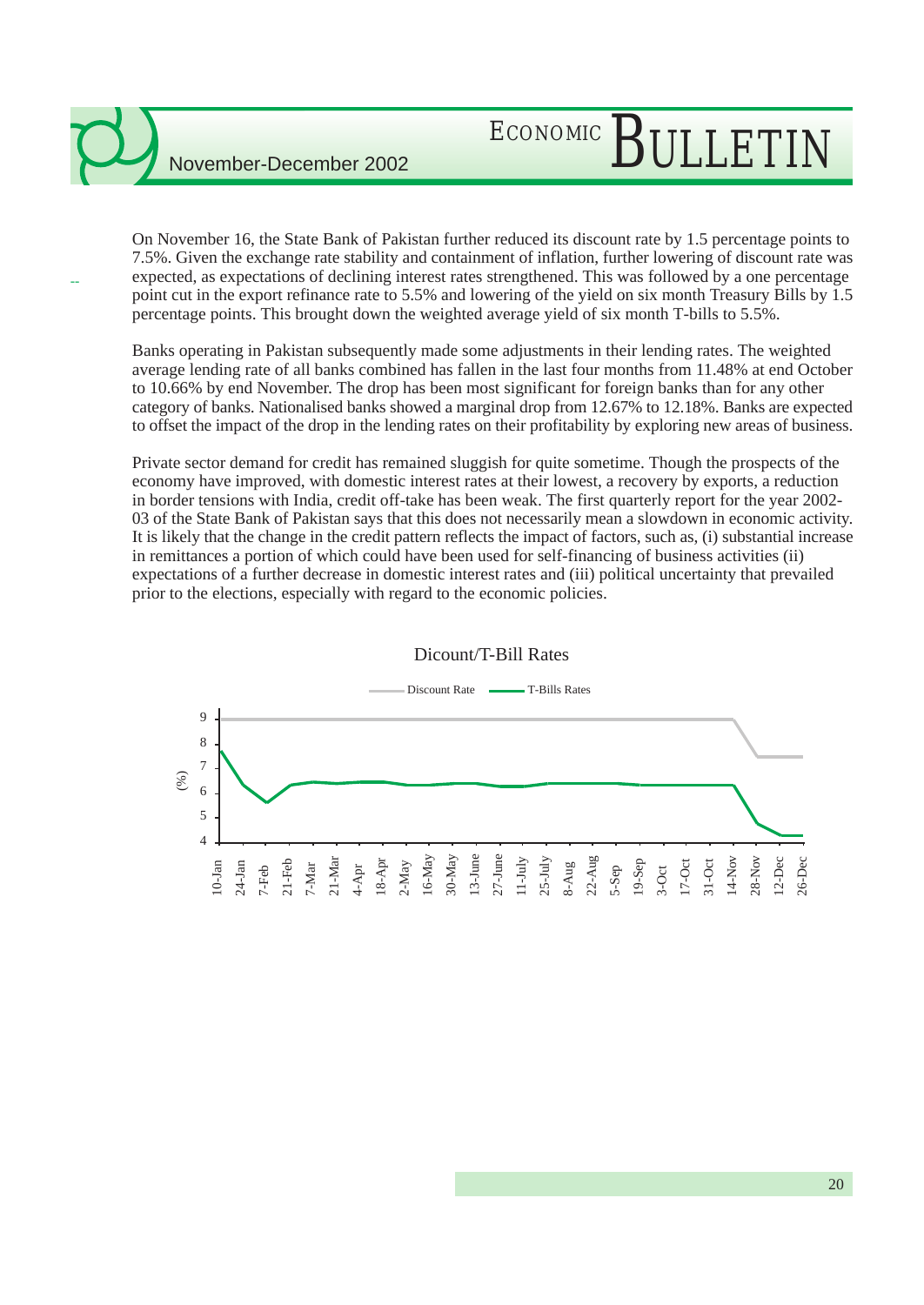

# ECONOMIC BULLETIN

## **Market Analysis**

## Market Outlook

The 12-month rally floundered in November as political uncertainty finally took its toll. The KSE-100 operated within a tight range, with a brief dip to 2204 at the start of the month following long due profit taking; and saw a high of 2357 towards the latter half of the month after a cut in the SBP discount rate. By November end, the market closed up only 7 points at 2286. The start of December saw a resurgence however, and the Index firmly broke the 2500 mark on December 18. Hence the rally seen over the last 14 months continues and we expect the market to reach its lifetime high of 2660 in the very near future.



### Low Interest Rates Make Yield Stocks Appealing

The 1.5% cut in the SBP discount rate announced on November 15, makes the stock market all the more attractive for investors. A reduction in the discount rate signals an overall reduction in money market rates will follow, and with lower yields on money market instruments such as T-bills and PIBs, shares should see higher valuations, especially high yield stocks such as Hubco, Fauji Fertilizer, SNGPL and PTCL. The market did rise 85 points in the three days immediately following the rate cuts, but the gains were later wiped out in most shares other than Hubco and PTCL as negative sentiment related to political uncertainty took over the market.

Yield conscious institutional buying returned in strength in December however, and this was the primary driver behind the market's breaking the 2500 level. The high yield stocks Hubco, Engro, PTCL, Fauji and SNGPL were amongst the best performers in that period.

### Earnings Season Around the Corner

By the end of January full year earnings and dividend announcements for many companies will begin. We expect to see good earnings growth YoY in all major blue chips and this will be positive for the market.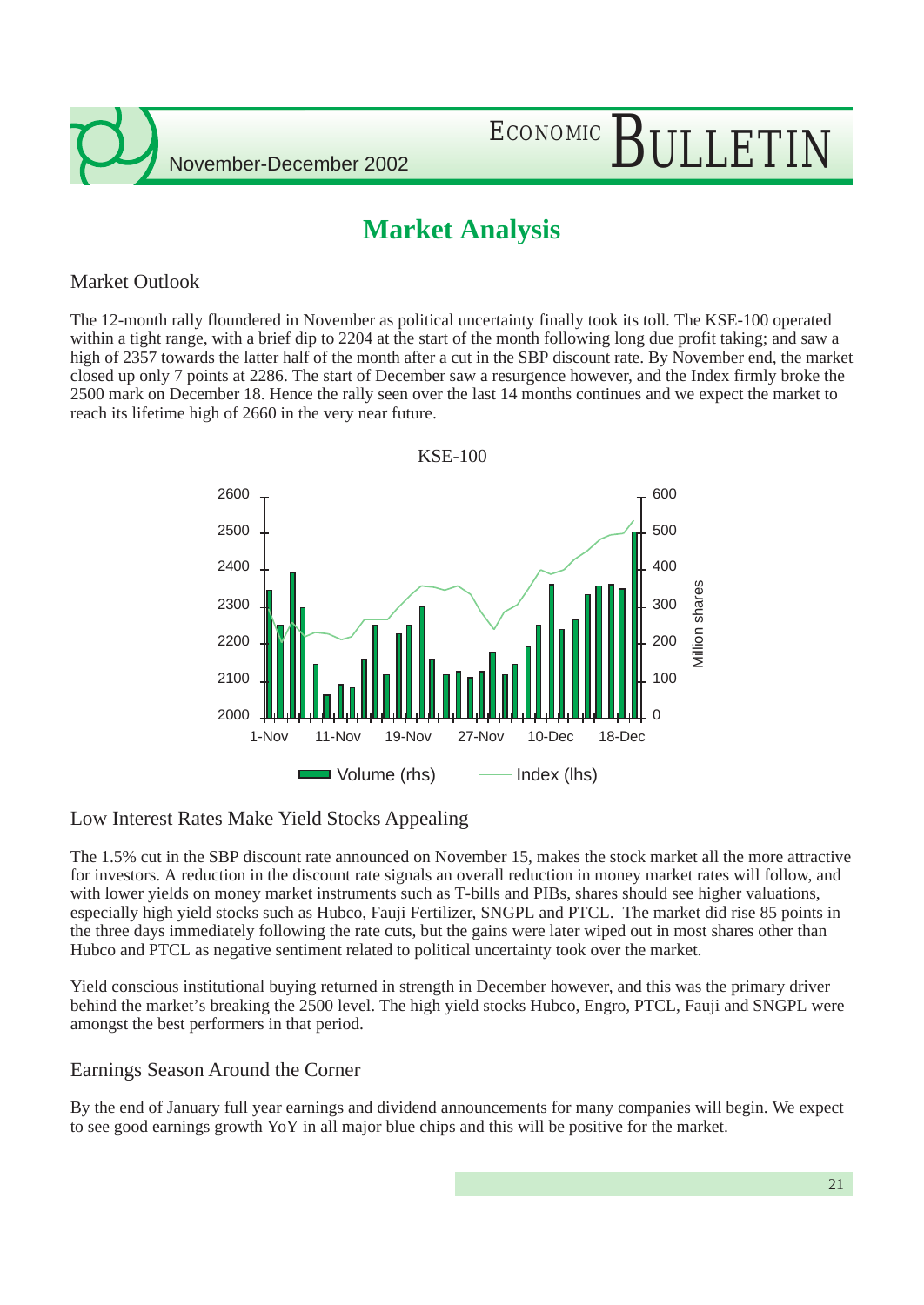# ECONOMIC BULLETIN



### Excess Bank Liquidity

Excess bank liquidity caused by high remittances inflows, tighter lending criteria and low corporate credit demand has meant the banking sector is flush with excess cash. While banks have been slow to increase exposure to the equities market, the cut in interest rates along with the low credit demand and reduced government borrowing means that they really have no choice but to consider equity investments as a source of income to supplement low interest earnings.

The November to February period tends be the peak lending season. This is when commodities traders are most active. However, after February, this seasonal lending will fall again and this may lead to a boost bank buying in the equities market.

### **Outlook**

Because of the above factors, we expect the Bull Run will continue and are optimistic that the KSE-100 index will be able to break past its record high.

The only apparent cloud on the horizon is possible US war against Iraq. Were this to happen, it will create market jitters which could lead to a sharp fall in stock prices. A war will lead to a sharp rise in oil prices which will be a burden for the country. The country's trade deficit will worsen, electricity prices will rise, and cost of industrial production will be higher. However it will be positive for OMCs such as PSO and Shell. Hubco and the IPPs are protected from fuel price increases and so they too will not suffer. Hence to hedge against the eventuality of war investors should increase their exposure to the fuel and energy sectors.

*(Contributed by Taurus Securities Ltd., a subsidiary of National Bank of Pakistan)*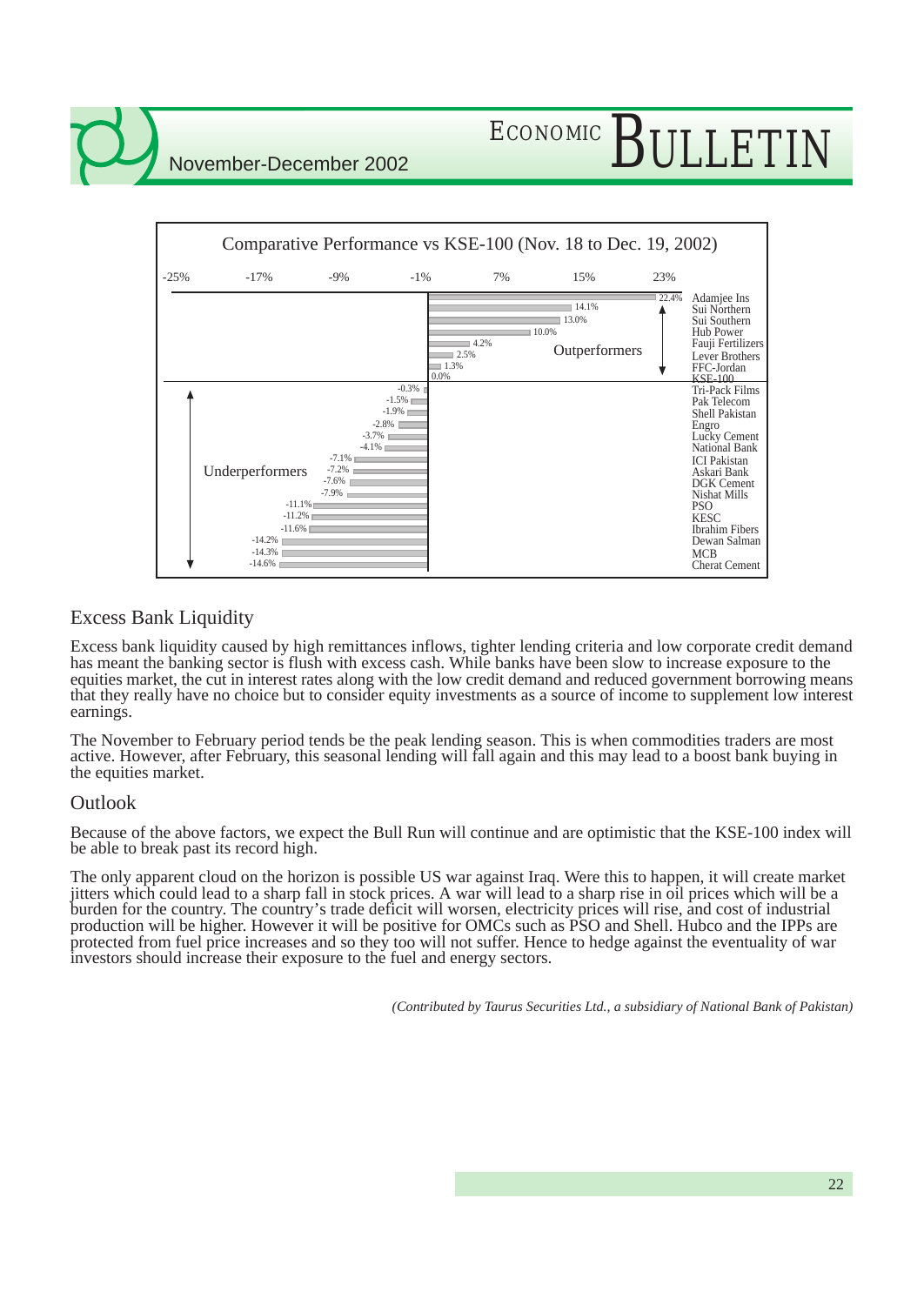# ECONOMIC BULLETIN



## The Year 2002 at a Glance











*Turnover of Shares*



*Scheduled Banks Deposits/Advances*



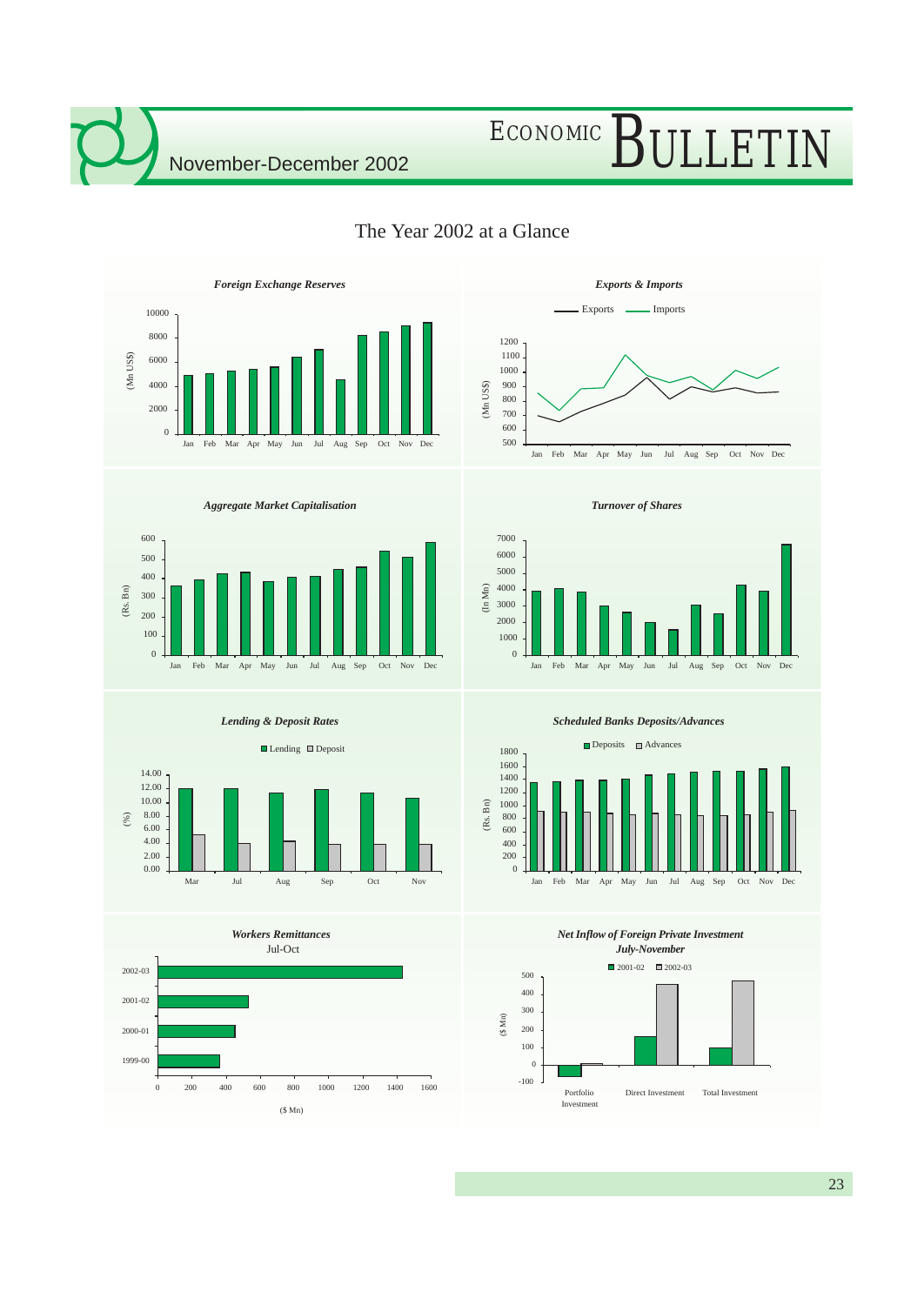# ECONOMIC BULLETIN

## **Key Economic Indicators**

| Economy Size & Growth                    |                         | 1998-99 | 1999-00 | 2000-01  | 2001-02P |
|------------------------------------------|-------------------------|---------|---------|----------|----------|
| <b>GNP</b> - Market Prices               | R <sub>s</sub> bn       | 2912.8  | 3102.3  | 3365.4   | 3752.5   |
| <b>GDP</b> - Market Prices               | R <sub>s</sub> bn       | 2938.4  | 3147.2  | 3416.3   | 3726.6   |
| Per Capita Income                        | <b>Market Prices Rs</b> | 21899   | 22811   | 24198    | 26413    |
|                                          | Market Prices US \$     | 438     | 441     | 414      | 427      |
| Growth                                   |                         |         |         |          |          |
| <b>GDP</b>                               | %                       | 4.18    | 3.91    | 2.45     | 3.61     |
| Agriculture                              | $\%$                    | 1.95    | 6.09    | $-2.64$  | 1.39     |
| Manufacturing                            | $\%$                    | 3.73    | 1.53    | 7.58     | 4.39     |
| Services                                 | $\%$                    | 4.99    | 4.79    | 4.79     | 5.09     |
| Rate of Inflation                        | $\%$                    |         |         |          |          |
| <b>Consumer Price Index</b>              |                         | 5.7     | 3.6     | 4.4      | 3.5      |
| <b>GDP</b> Deflator                      |                         | 5.5     | 2.8     | 5.6      | 4.6      |
| <b>Balance of Payments</b>               | \$mn                    |         |         |          |          |
| Exports (f.o.b.)                         |                         | 7528    | 8190    | 8933     | 9133     |
| Imports (f.o.b.)                         |                         | 9613    | 9602    | 10202    | 9493     |
| <b>Trade Balance</b>                     |                         | $-2085$ | $-1412$ | $-1269$  | $-360$   |
| Services Account (Net)                   |                         | $-2618$ | $-2794$ | $-3142$  | $-2620$  |
| Private Transfers (Net)                  |                         | 2274    | 3063    | 3898     | 4255     |
| <b>Current Account Balance</b>           |                         | $-2429$ | $-1143$ | $-513$   | 1275     |
| <b>Fiscal Balance</b>                    | % of GDP                |         |         |          |          |
| Total Revenue (Net)                      |                         | 15.9    | 17.1    | 16.0     | 17.1     |
| <b>Total Expenditure</b>                 |                         | 22.0    | 23.6    | 21.3     | 23.7     |
| Overall Deficit                          |                         | 6.1     | 6.6     | 5.3      | 6.6      |
| Domestic & Foreign Debt                  |                         |         |         |          |          |
| Domestic Debt                            | Rs bn                   | 1375.9  | 1559.9  | 1712.5   | 1695.5   |
| As % GDP                                 |                         | 46.8    | 49.6    | 50.1     | 46.0     |
| <b>Total External Debt</b>               | \$ bn                   | 31.3    | 32.3    | 32.1     | 33.4     |
| <b>Total Debt Servicing</b>              | Rs bn                   | 343.1   | 353.9   | 340.3    | 412.5    |
| As % GDP                                 |                         | 104.2   | 105.4   | 113.2    | 102.0    |
| Investment & Savings                     | % of GNP                |         |         |          |          |
| Gross Investment                         |                         | 15.6    | 16.2    | 16.2     | 13.8     |
| <b>Fixed Investment</b>                  |                         | 14.0    | 14.6    | 14.5     | 12.2     |
| <b>National Savings</b>                  |                         | 11.8    | 14.3    | 15.3     | 13.8     |
| <b>Domestic Savings</b>                  | % of GDP                | 12.9    | 15.8    | 16.9     | 13.8     |
| Foreign Investment                       | \$mn                    | 403.3   | 543.4   | 182.0    | 474.6    |
| Portfolio                                |                         | 27.3    | 73.5    | $-140.4$ | $-10.0$  |
| Direct                                   |                         | 376.0   | 469.9   | 322.4    | 484.7    |
| <b>Monetary Aggregates</b>               | $\%$                    |         |         |          |          |
| M1                                       |                         | 33.9    | 14.9    | 3.0      | 14.9     |
| M <sub>2</sub>                           |                         | 6.2     | 9.4     | 8.9      | 14.8     |
| <b>Interest Rates (Weighted Average)</b> | $\%$                    |         |         |          |          |
| Deposits*                                |                         | 7.96    | 6.62    | 6.58     | 4.60     |
| Advances                                 |                         | 14.8    | 13.52   | 13.61    | 13.19    |
| Gold & Foreign Exchange Reserves         | $\$$ mn                 | 2922    | 2766    | 3810     | 6997     |
| Exchange Rate++                          | Rs./\$                  |         |         |          |          |
| <b>Official Rate</b>                     |                         | 51.6    | 52.16   | 64.4     | 60.05    |
| Open Market Rate                         |                         | 54.4    | 54.82   | 66.7     | 60.20    |
|                                          |                         |         |         |          |          |

P Provisional

\* PLS & Interest bearing ++ End-June Buying Rate

*Source: Annual Report 2001-02 State Bank of Pakistan*